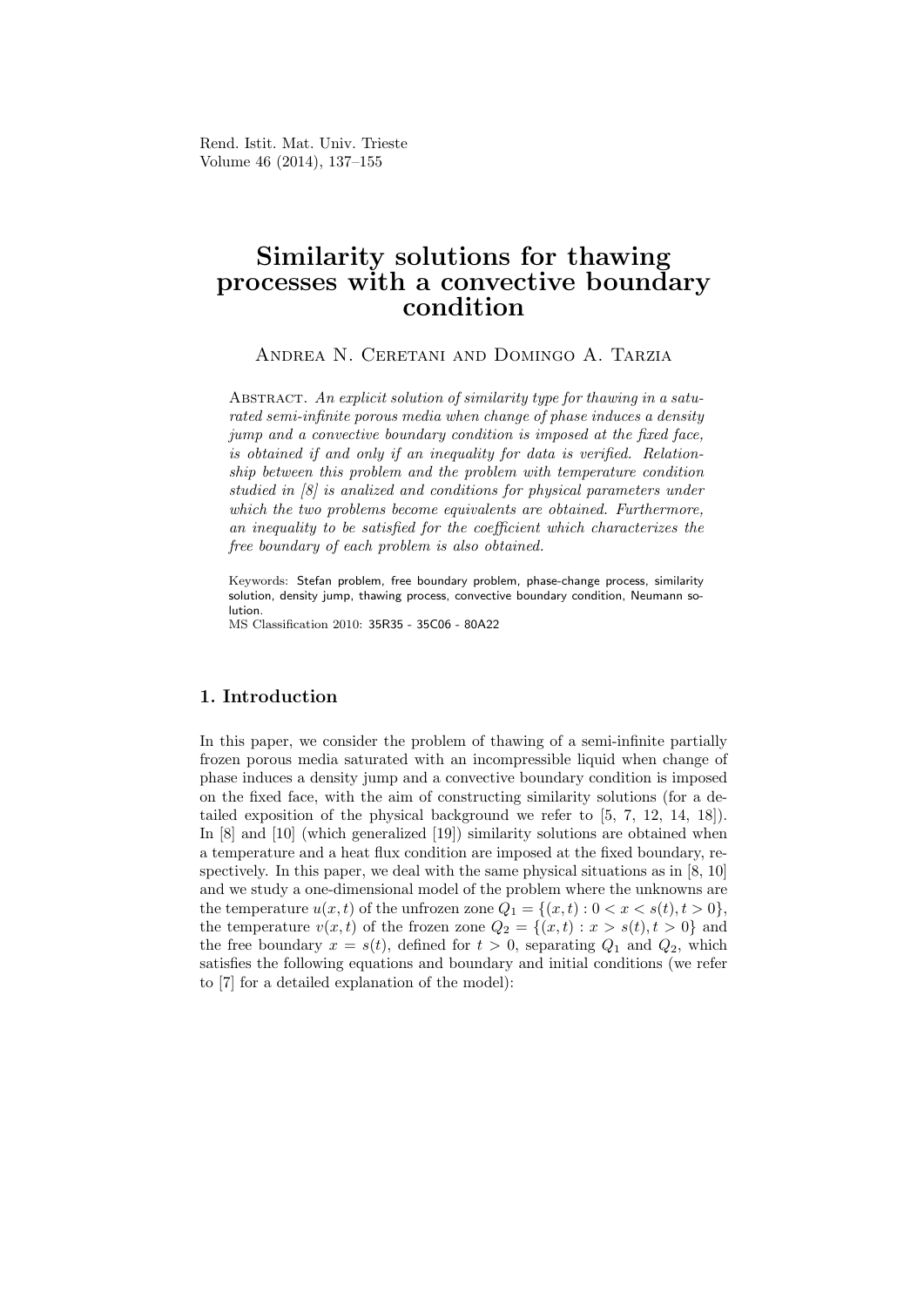$$
u_{t} = d_{U}u_{xx} - b\rho\dot{s}(t)u_{x}
$$
  
\n
$$
v_{t} = d_{F}v_{xx}
$$
  
\n
$$
u(s(t), t) = v(s(t), t) = d\rho s(t)\dot{s}(t)
$$
  
\n
$$
k_{F}v_{x}(s(t), t) - k_{U}u_{x}(s(t), t) = \alpha\dot{s}(t) + \beta\rho s(t)(\dot{s}(t))^{2}
$$
  
\n
$$
v(x, 0) = v(+\infty, t) = -A
$$
  
\n
$$
s(0) = 0
$$
  
\n
$$
s(0) = 0
$$
  
\n
$$
v(6)
$$

$$
k_U u_x(0,t) = \frac{h_0}{\sqrt{t}} (u(0,t) - B) \qquad t > 0 \tag{7}
$$

with:

$$
d_U = \alpha_U^2 = \frac{k_U}{\rho_U c_U}, \qquad d_F = \alpha_F^2 = \frac{k_F}{\rho_F c_F}, \qquad b = \frac{\epsilon \rho_W c_W}{\rho_U c_U}, \qquad d = \frac{\epsilon \gamma \mu}{K},
$$

$$
\rho = \frac{\rho_W - \rho_I}{\rho_W}, \qquad \alpha = \epsilon \rho_I l, \qquad \beta = \frac{\epsilon^2 \rho_I (c_W - c_I) \gamma \mu}{K} = \epsilon d \rho_I (c_W - c_I) \neq 0.
$$

where:

 $\epsilon$ : porosity,

 $\rho_W$  and  $\rho_I$ : density of water and ice  $(g/cm^3)$ , c: specific heat at constant density  $\left(\frac{cal/g \circ C}{},\right)$  $k_F$  and  $k_U$ : conductivity of the frozen and unfrozen zones  $(cal/s \, cm \, ^\circ C),$ u: temperature of the unfrozen zone  $({}^{\circ}C),$ v: temperature of the frozen zone  $({}^{\circ}C),$  $u = v = 0$ : melting point at atmospheric pressure, l: latent heat at  $u = 0$   $\left(\frac{cal}{q}\right)$ , γ: coefficient in the Clausius-Clapeyron law  $(s^2 cm \degree C/g)$ ,  $\mu > 0$ : viscosity of the liquid  $(g/s \, cm)$ ,  $K > 0$ : hydraulic permeability  $(cm<sup>2</sup>)$ ,  $B > 0$ : external boundary temperature at the fixed face  $x = 0$  (°C),  $B_0 > 0$ : temperature at the fixed face  $x = 0$  (°C),  $-A < 0$ : initial temperature (°C),  $h_0 > 0$ : coefficient which characterizes the heat transfer at the fixed face  $x = 0$  $(Cal/s^{\frac{1}{2}}cm^2 \degree C).$ 

REMARK 1.1. The free boundary problem  $(1)-(7)$  reduces to the usual Stefan problem when

$$
\rho = 0
$$

since in that case we have the cassical Stefan conditions on  $x = s(t)$ , i.e.:

$$
u(s(t),t) = v(s(t),t) = 0, \quad t > 0
$$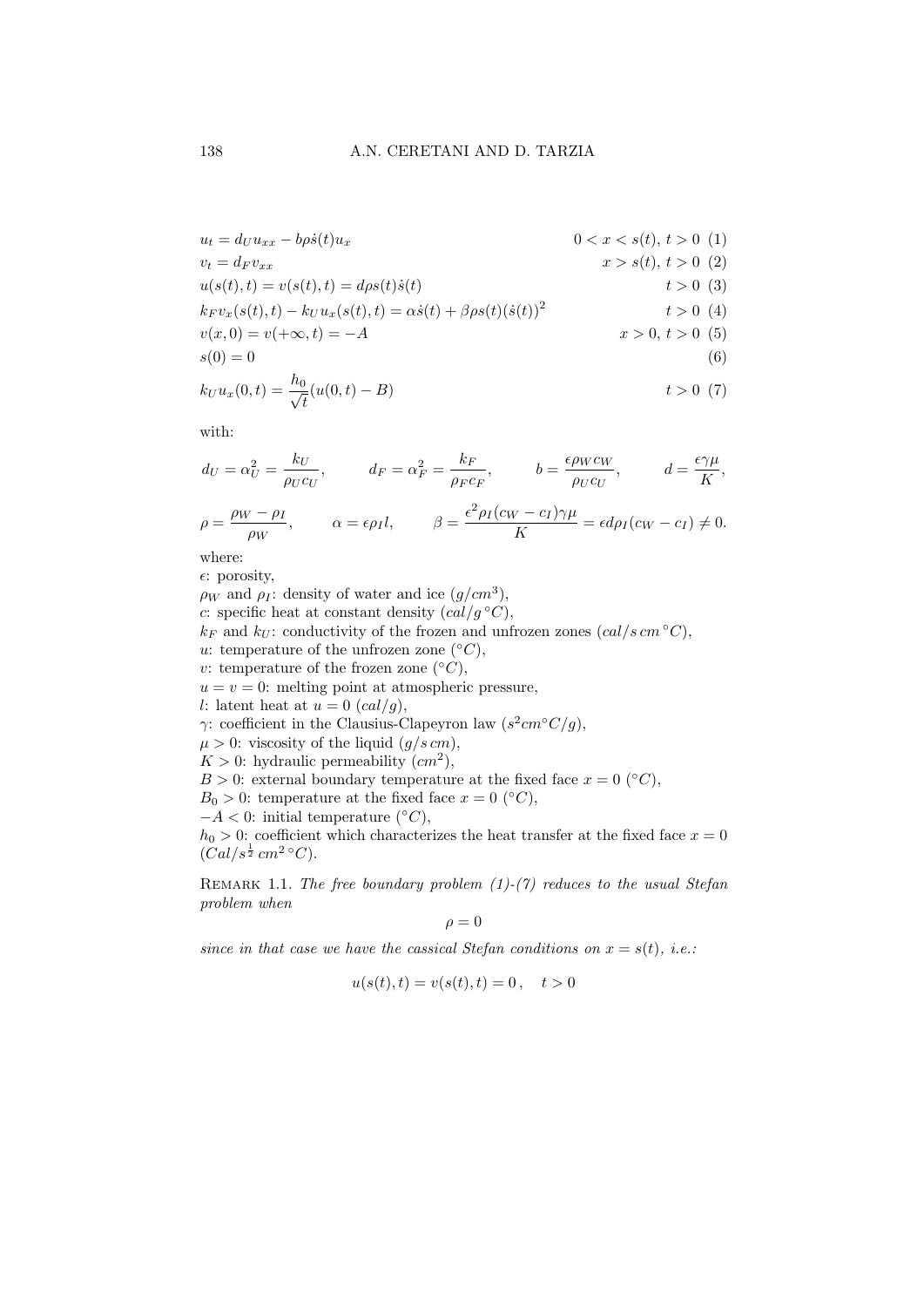$$
k_F v_x(s(t),t) - k_U u_x(s(t),t) = \alpha \dot{s}(t)
$$

and therefore from now on we assume that  $\rho \neq 0$ .

The goal of this paper is to find the necessary and/or sufficient conditions for data (with three dimensionless parameters) in order to obtain an instantaneous phase-change process  $(1)-(7)$  with the corresponding explicit solution of the similarity type when a convective boundary condition of type (7) is imposed on the fixed face  $x = 0$  [1, 4, 16, 23, 25]. We remark that the solution given in [25] is not correct for any data (in particular, for small heat transfer coefficient) for the classical two-phase Stefan problem ( $\rho = 0$ ) which was improved in [20] obtaining the necessary and sufficient condition to get the corresponding explicit solution. Furthermore, we study the relationship between the problem  $(1)-(7)$  and the problem studied in [8], which consists of equations (1)-(6) and the following temperature boundary condition at the fixed face  $x = 0$ :

$$
u(0,t) = B_0 \qquad \qquad t > 0,\tag{8}
$$

where  $B_0$  is the boundary temperature at the fixed face  $x = 0$ , with the aim of finding conditions under which the two problems become equivalent.

Recently Stefan-like problems were studied in [2, 3, 6, 9, 11, 15, 17, 21, 22, 24]. The plan is the following: first (Sect. 2) we obtain the necessary and sufficient condition in order to have a similarity solution of the free boundary problem (1)-(7) as a function of a positive parameter which must be the solution of a transcendental equation with three dimensionless parameters defined by the thermal coefficients, and initial and boundary conditions. We also find a monotonicity property between the coefficients which characterize the free boundary and the heat transfer at the fixed face  $x = 0$ . Then (Sect. 3) we give the necessary and/or sufficient conditions for the three real parameters involved in the trascendental equation in order to obtain an instantaneous phase-change process (1)-(7) with the corresponding similarity solution. We generalize results obtained for particular cases given in [13, 20]. Finally (Sect. 4), we analize the relationship between the problems  $(1)-(7)$  and  $(1)-(6)$  and  $(8)$ , and we obtain conditions for data under which the two problems become equivalent. Furthermore, we obtain an inequality which satisfies the coefficient involved in the definition of the free boundary of the problem  $(1)-(6)$  and  $(8)$ , which become the inequality obtained in [19] for the classical Stefan problem.

### 2. Similarity solutions

We have: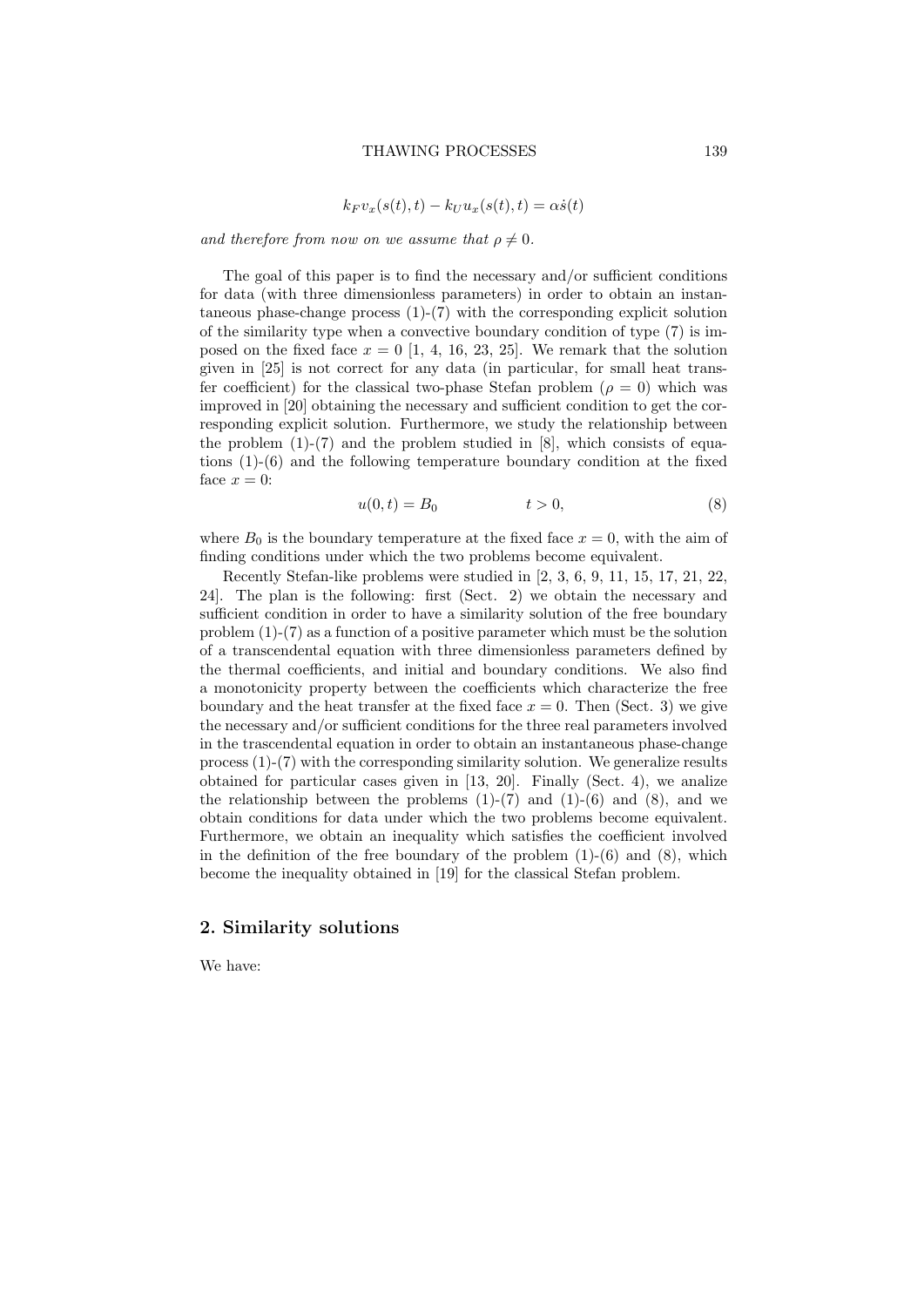THEOREM 2.1. The free boundary value problem  $(1)-(7)$  has the similarity solution:

$$
u(x,t) = \frac{Bg(p,\xi) + \frac{AMk_U}{2h_0\alpha_U}\xi^2 + (AM\xi^2 - B)\int_0^{\frac{x}{2\alpha_U\sqrt{t}}}exp(-r^2 + pr\xi) dr}{g(p,\xi) + \frac{k_U}{2h_0\alpha_U}} \tag{9}
$$

$$
v(x,t) = \frac{AM\xi^2 + A \, erf(\gamma_0\xi) - A(1 + M\xi^2) \, erf\left(\frac{x}{2\alpha_F\sqrt{t}}\right)}{erfc(\gamma_0\xi)}
$$
(10)

$$
s(t) = 2\xi \alpha_U \sqrt{t} \tag{11}
$$

if and only if the dimensionless coefficient  $\xi > 0$  satisfies the following equation:

$$
G(M, p, y) = y + Ny^3, \t\t y > 0 \t\t(12)
$$

involving three dimensionless parameters,  $N$ ,  $M$  and  $p$ , defined by:

$$
N = \frac{2\beta\rho\alpha_U^2}{\alpha} \in \mathbb{R}, \qquad M = \frac{2d\rho\alpha_U^2}{A} \in \mathbb{R}, \qquad p = 2b\rho \in \mathbb{R}, \qquad (13)
$$

where:

$$
G(M, p, y) = \delta_1 \left( 1 - \frac{AM}{B} y^2 \right) G_1(p, y) - \delta_2 (1 + My^2) G_2(y) \qquad y > 0,\tag{14}
$$
\n
$$
G(M, p, y) = \delta_1 \left( 1 - \frac{AM}{B} y^2 \right) G_1(p, y) - \delta_2 (1 + My^2) G_2(y)
$$

$$
G_1(p, y) = \frac{\exp((p-1)y^2)}{K_0 + g(p, y)}
$$
  $p \in \mathbb{R}, y > 0,$  (15)

$$
G_2(y) = \frac{\exp(-\gamma_0^2 y^2)}{\operatorname{erfc}(\gamma_0 y)} \qquad M \in \mathbb{R}, y > 0, \quad (16)
$$

$$
g(p, y) = \int_0^y exp(-r^2 + pry) dr
$$
  
\n
$$
p \in \mathbb{R}, y > 0, (17)
$$
  
\n
$$
k_B A
$$
  
\n
$$
p = \mathbb{R}, y > 0, (17)
$$

$$
\delta_1 = \frac{k_U B}{2\alpha \alpha_U^2} > 0, \ \delta_2 = \frac{k_F A}{\alpha \alpha_U \alpha_F \sqrt{\pi}} > 0, \ K_0 = \frac{k_U}{2\alpha_U h_0} > 0, \ \gamma_0 = \frac{\alpha_U}{\alpha_F} > 0. \tag{18}
$$

Proof. We will follow the method introduced in [8, 10]. First of all, we note that the function  $u$  defined by:

$$
u(x,t) = \Phi(\eta)
$$
 with  $\eta = \frac{x}{2\alpha_U\sqrt{t}}$ 

is a solution of equation (1) if and only if  $\Phi$  satisfies the following equation:

$$
\frac{1}{2}\Phi''(\eta) + \left(\eta - \frac{b\rho}{\alpha_U}\dot{s}(t)\sqrt{t}\right)\Phi'(\eta) = 0
$$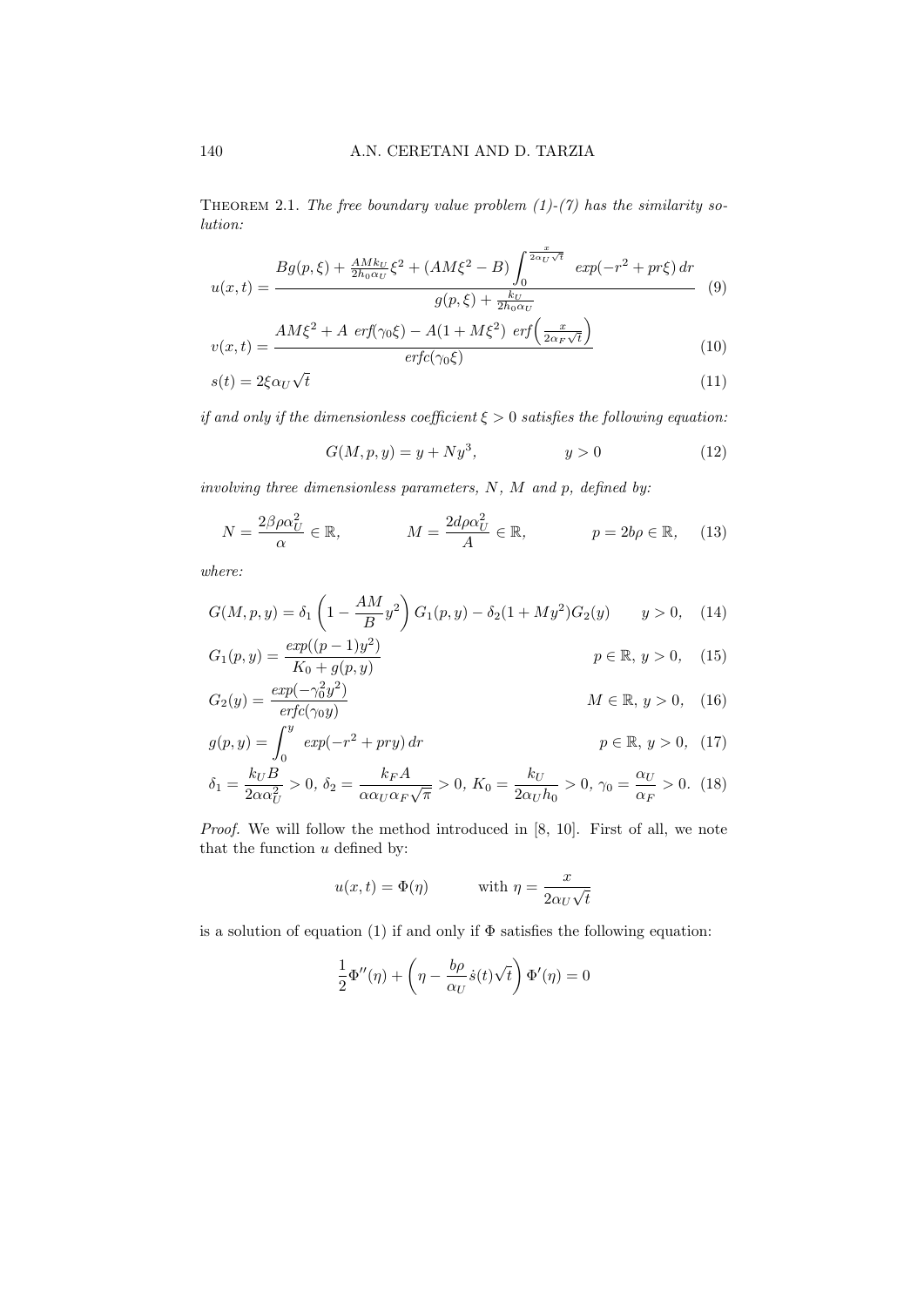Then, if we consider the function  $x = s(t)$  defined as in (11), for some  $\xi > 0$  to be determined, we obtain that:

$$
\Phi(\eta) = C_1 + C_2 \int_0^{\eta} \exp(-r^2 + 2b\rho \xi r) dr \tag{19}
$$

where  $\xi$ ,  $C_1$  and  $C_2$  are constant values.

Therefore, a solution of equation (1) is given by:

$$
u(x,t) = C_1 + C_2 \int_0^{x/2\alpha_U \sqrt{t}} \exp(-r^2 + 2b\rho \xi r) dr
$$
 (20)

where  $C_1$ ,  $C_2$  and  $\xi$  are constant values to be determined.

On the other hand, it is well known that:

$$
v(x,t) = C_3 + C_4 \text{erf}\left(\frac{x}{2\alpha_F \sqrt{t}}\right),\tag{21}
$$

is a solution of equation (2), where  $C_3$  and  $C_4$  are constant values to be determined and erf is the error function defined by:

$$
\operatorname{erf}(x) = \frac{2}{\sqrt{\pi}} \int_0^x \exp(-r^2) \, dr
$$

From conditions  $(3)$ ,  $(5)$  and  $(7)$  we have that:

$$
C_1 = \frac{Bg(2b\rho, \xi) + \frac{d\rho\alpha_U k_U}{h_0} \xi^2}{g(2b\rho, \xi) + \frac{k_U}{2h_0 \alpha_U}},
$$
  
\n
$$
C_2 = \frac{2d\rho\alpha_U^2 \xi^2 - B}{g(2b\rho, \xi) + \frac{k_U}{2h_0 \alpha_U}},
$$
  
\n
$$
C_3 = \frac{2d\rho\alpha_U^2 \xi^2 + A \text{erf}(\gamma_0 \xi)}{\text{erfc}(\gamma_0 \xi)},
$$
  
\n
$$
C_4 = -\frac{2d\rho\alpha_U^2 \xi^2 + A}{\text{erfc}(\gamma_0 \xi)}
$$

and by imposing condition  $(4)$ , we obtain that the functions s, u and v defined above by  $(9)-(11)$ , are a solution of the free boundary value problem  $(1)-(7)$ if and only if the dimensionless parameter  $\xi$  satisfies the equation (12), and therefore the thesis holds.  $\Box$ 

REMARK 2.2. The similarity solution (19) is a generalized Neumann solution for the classical Stefan problem (see  $\vert 1 \vert$ ) when a convective boundary condition at the fixed face  $x = 0$  is imposed (see [20]).

The following result give us a relationship between the coefficient  $\xi$  which characterizes the free boundary of the problem (1)-(7) and the coefficient  $h_0 > 0$ which characterizes the heat transfer at the fixed face  $x = 0$ .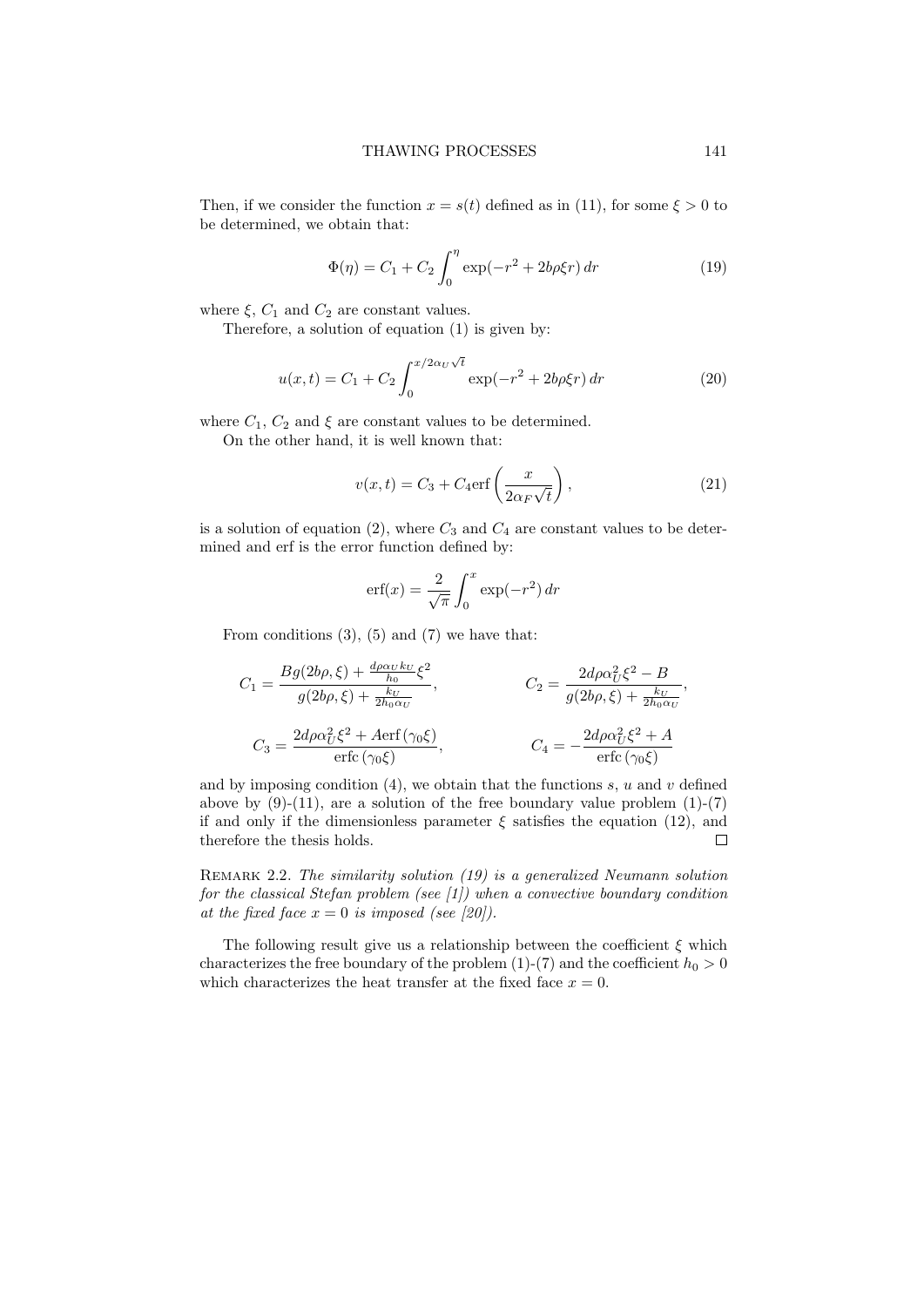COROLLARY 2.3. If the free boundary value problem  $(1)-(7)$  has a unique similarity solution of the type  $(9)-(11)$ ,  $M > 0$ , and the dimensionless coefficient  $\xi > 0$  satisfies:

$$
0 < \xi < \sqrt{\frac{B}{AM}},\tag{22}
$$

then  $\xi$  is a strictly increasing function of  $h_0 > 0$ .

Proof. Let us assume that the free boundary value problem (1)-(7) has the similarity solution  $(9)-(11)$ . Due to previous theorem we know that the dimensionless coefficient  $\xi$  satisfies equation (12). Since the LHS of equation (12) is a strictly increasing function of  $h_0 > 0$ , for all  $y \in \left(0, \sqrt{\frac{B}{AM}}\right)$ , as well as its limit when  $y$  tends to  $0^+$ :

$$
\lim_{y \to 0^+} \left( \delta_1 \left( 1 - \frac{AM}{B} y^2 \right) G_1(p, y) - \delta_2 (1 + My^2) G_2(y) \right) = \frac{\delta_1}{K_0} - \delta_2,
$$

and the RHS of equation (12) is a strictly increasing function of  $y > 0$ , we can conclude that  $\xi$  is a strictly increasing function of  $h_0 > 0$ .  $\Box$ 

### 3. Existence and uniqueness of similarity solutions

Due to previous theorem, in order to analize the existence and uniqueness of similarity solutions of the free boundary value problem  $(1)-(7)$ , we can focus on the solvability of equation (12). With this aim, we split our analysis into four cases which correspond to four possible combinations of the signs of the dimensionless parameters M and N.

To prove the following results we will use properties of functions  $g, G_1$  and  $G_2$  involved in equation (12) which we proved in the Appendix.

THEOREM 3.1. If  $M > 0$  and  $N > 0$  then:

1. If:

$$
h_0 > \frac{A}{B} \frac{k_F}{\sqrt{\pi d_F}}\tag{23}
$$

then equation (12) has at least one solution  $\xi$ , which satisfies  $0 < \xi <$  $\sqrt{\frac{B}{AM}}$ .

2. If  $p \leq 1$  then equation (12) has a solution  $\xi$ , which satisfies  $0 < \xi <$  $\sqrt{\frac{B}{AM}}$ , if and only if (23) holds. Moreover, when (23) holds, equation (12) has a unique solution  $\xi$ , which satisfies  $0 < \xi < \sqrt{\frac{B}{AM}}$ .

*Proof.* Let  $M > 0$  and  $N > 0$ .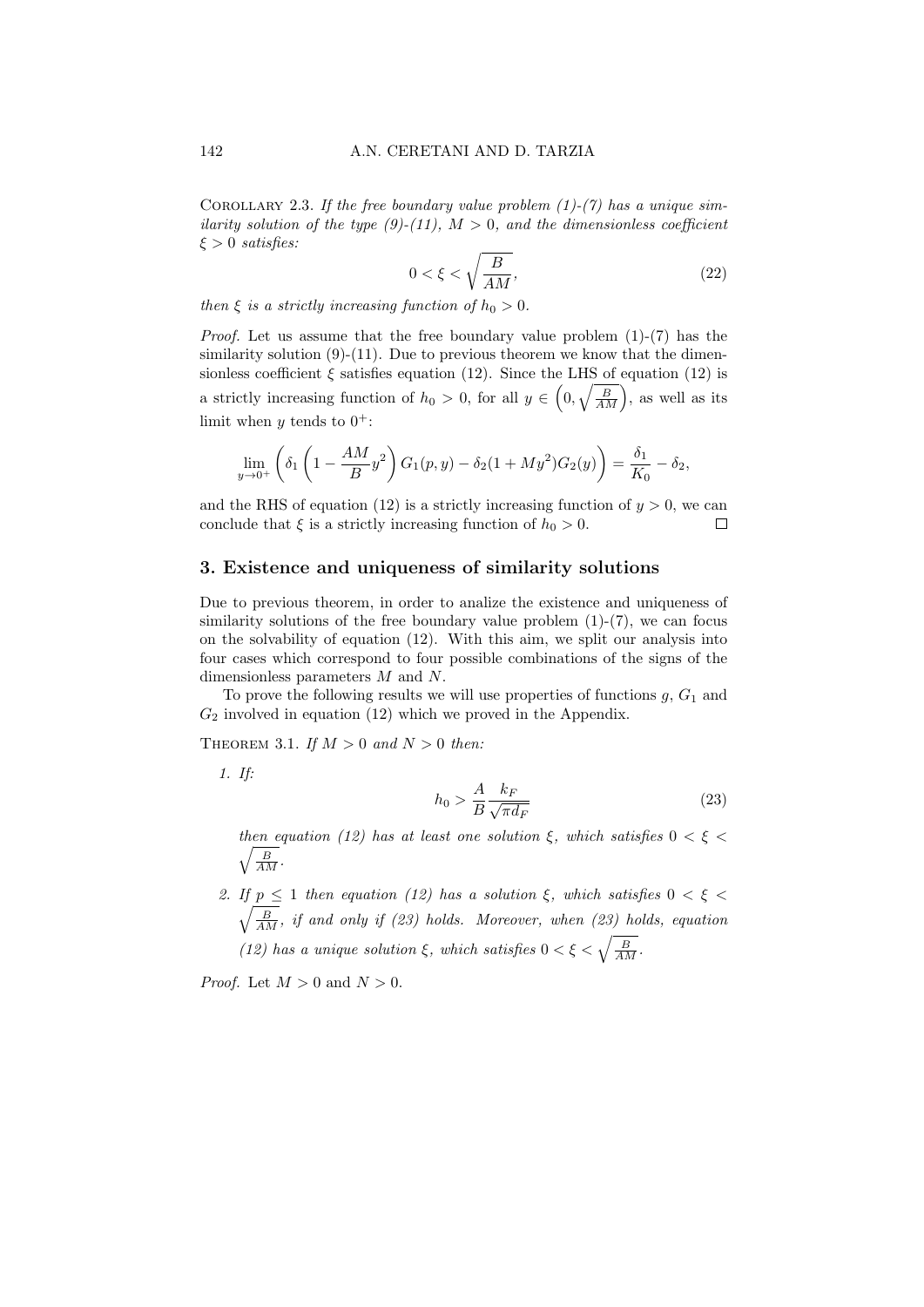1. We have proved in the Appendix that:

$$
\lim_{y \to +\infty} \left(1 - \frac{AM}{B}y^2\right) G_1(p, y) = \begin{cases} 0 & p < 2 \\ -\infty & p \ge 2 \end{cases}
$$

and

$$
\lim_{y \to +\infty} (1 + My^2)G_2(y) = +\infty.
$$

Then:

$$
\lim_{y \to +\infty} \left[ \delta_1 \left( 1 - \frac{AM}{B} y^2 \right) G_1(p, y) - \delta_2 (1 + My^2) G_2(y) \right] = -\infty.
$$

Furthermore:

$$
\lim_{y \to 0^+} \left[ \delta_1 \left( 1 - \frac{AM}{B} y^2 \right) G_1(p, y) - \delta_2 (1 + My^2) G_2(y) \right] = \frac{\delta_1}{K_0} - \delta_2.
$$

Let us assume that  $h_0 > \frac{A}{B} \frac{k_F}{\sqrt{\pi a}}$  $\frac{k_F}{\pi d_F}$ . Since this inequality is equivalent to  $\frac{\delta_1}{K_0} - \delta_2 > 0$ , we have that the last limit is positive. Now taking into account that the RHS of (12) is an increasing function from 0 to  $+\infty$ , it follows that equation (12) has at least one positive solution.

Moreover, since:

$$
\lim_{y \to 0^+} \delta_1 \left( 1 - \frac{AM}{B} y^2 \right) G_1(p, y) = \frac{\delta_1}{K_0}, \quad \lim_{y \to 0^+} \delta_2 (1 + My^2) G_2(y) = \delta_2,
$$
\n
$$
\lim_{y \to +\infty} \delta_1 \left( 1 - \frac{AM}{B} y^2 \right) G_1(p, y) = -\infty, \quad \lim_{y \to +\infty} \delta_2 (1 + My^2) G_2(y) = +\infty
$$

and

$$
\frac{\delta_1}{K_0} > \delta_2,
$$

we have that the LHS of (12) has positive zeros  $q_1 < q_2 < \cdots$ . Thus we  $\frac{1}{2}$ can find a solution  $\xi$  of (12) such that  $\xi < q_1$ . To prove that  $0 < \xi <$  $\frac{B}{AM}$ , only remains to note that each  $q_k$  satisfies  $q_k < \sqrt{\frac{B}{AM}}$ .

2. Assume that  $p \leq 1$  and  $h_0 > \frac{A}{B} \frac{k_F}{\sqrt{\pi a}}$  $\frac{k_F}{\pi d_F}$ . We know that (see [8]):

$$
\frac{\partial}{\partial y}G_1(p, y) < 0, \quad y > 0.
$$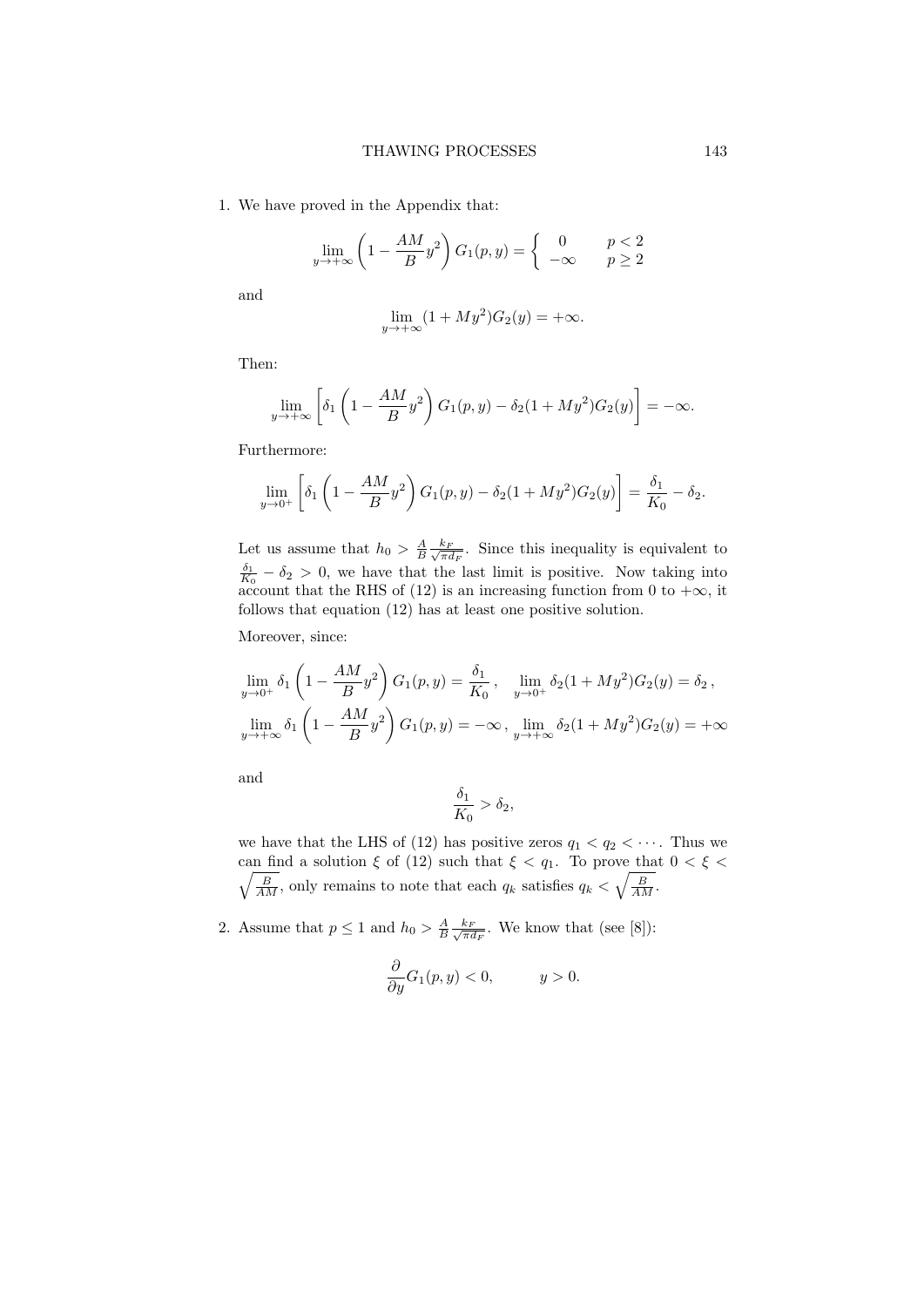Then:

$$
\frac{\partial}{\partial y} \left( 1 - \frac{AM}{B} y^2 \right) G_1(p, y) =
$$
\n
$$
\frac{-2AMy}{B} G_1(p, y) + \left( 1 - \frac{AM}{B} y^2 \right) \frac{\partial}{\partial y} G_1(p, y) < 0, \quad 0 < y < \sqrt{\frac{B}{AM}},
$$

which implies that  $\left(1 - \frac{AM}{B}y^2\right) G_1(p, y)$  is strictly decreasing in the interval  $\left(0, \sqrt{\frac{B}{AM}}\right)$ . Furthermore,  $\left(1 - \frac{AM}{B}y^2\right) G_1(p, y)$  is negative in the interval  $\left(\sqrt{\frac{B}{AM}} , +\infty\right)$ . On the other hand, we know from the Appendix that  $(1 + My^2)G_2(y)$  is a positive strictly incresing function of  $y > 0$ . Therefore, the LHS of (12) is strictly decreasing in  $\left(0, \sqrt{\frac{B}{AM}}\right)$  and negative in  $\left(\sqrt{\frac{B}{AM}} , +\infty\right)$ . We also have that the limit of the LHS of (12) when y tends to  $0^+$  is positive because we are assuming that  $h_0 > \frac{A}{B} \frac{k_F}{\sqrt{\pi \alpha_F}}$ . Then, since RHS of (12) is strictly increasing from 0 to  $+\infty$ , we have that equation (12) has a unique solution  $\xi \in \left(0, \sqrt{\frac{B}{AM}}\right)$ .

Now, let us assume that (12) has a solution  $\xi \in \left(0, \sqrt{\frac{B}{AM}}\right)$ . Suppose  $h_0$ does not verify the inequality (23), that is  $\frac{\delta_1}{K_0} - \delta_2 \leq 0$ . As LHS of (12) is strictly decreasing in  $\left(0, \sqrt{\frac{B}{AM}}\right)$ , follows that LHS of (12) is negative in  $\left(0, \sqrt{\frac{B}{AM}}\right)$ . Since RHS of (12) is positive in  $\left(0, \sqrt{\frac{B}{AM}}\right)$ , we have a contradiction. Therefore  $h_0 > \frac{A}{B} \frac{k_F}{\sqrt{\pi \epsilon}}$  $\frac{k_F}{\pi d_F}$  and the thesis holds.

REMARK 3.2. The inequality  $(23)$  was obtained in [20] for the particular case  $\rho = 0.$ 

The following corollary summarizes previous results.

COROLLARY 3.3. If  $M > 0$ ,  $N > 0$ ,  $p \leq 1$  and  $h_0 > \frac{A}{B} \frac{k_F}{\sqrt{\pi a}}$  $\frac{k_F}{\pi d_F}$  then the free boundary value problem  $(1)-(7)$  has a unique similarity solution of the type (9)-(11) and the dimensionless coefficient  $\xi$  is a strictly increasing function of the parameter  $h_0$  on the interval  $\left(\frac{A}{B}\frac{k_E}{\sqrt{\pi a}}\right)$  $\frac{k_F}{\pi d_F},+\infty\Big).$ 

THEOREM 3.4. If  $M > 0$  and  $N < 0$  then, if:

 $\overline{I}$ 

$$
a_0 > \frac{A}{B} \frac{k_F}{\sqrt{\pi d_F}}
$$
 and  $B < \frac{AM}{|N|}$ ,

 $\Box$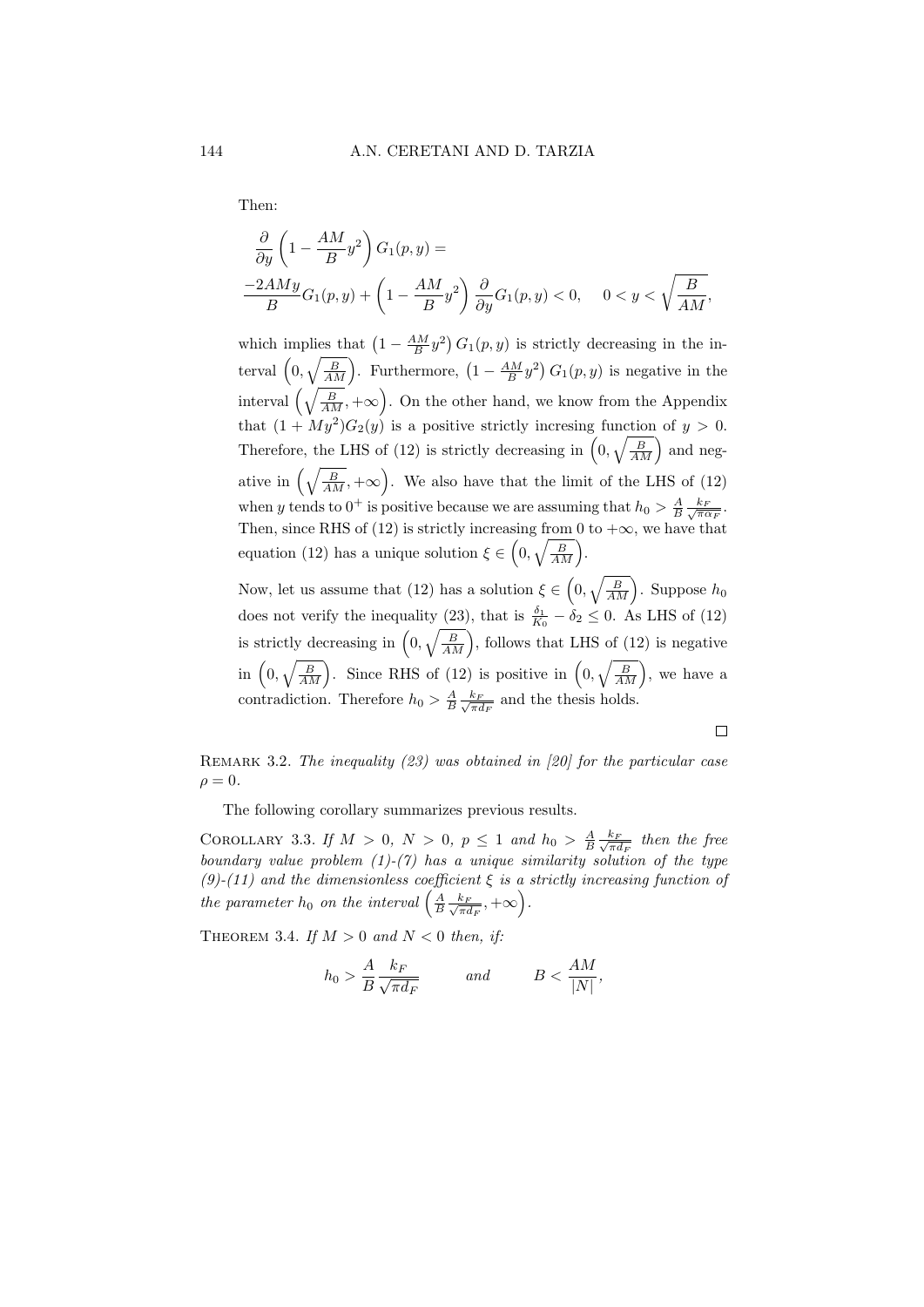#### THAWING PROCESSES 145

then equation (12) has at least one solution  $\xi$ , which satisfies  $0 < \xi < \sqrt{\frac{B}{AM}}$ . *Proof.* Let  $M > 0$  and  $N < 0$ . We have that LHS of (12) is positive in  $(0, q_1)$ , where  $q_1 < \sqrt{\frac{B}{AM}}$ . On the other hand, RHS of (12) is positive in  $\left(0, \sqrt{\frac{1}{|N|}}\right)$ . Since  $\sqrt{\frac{B}{AM}} < \sqrt{\frac{1}{|N|}}$ , we can find a solution  $\xi$  of (12) which satisfies  $0 < \xi <$  $\sqrt{\frac{B}{AM}}$ .  $\Box$ 

THEOREM 3.5. If  $M < 0$  and  $N > 0$  then:

1. If:

$$
h_0 > \frac{A}{B} \frac{k_F}{\sqrt{\pi d_F}}
$$

and the LHS of  $(12)$  has positive zeros being  $q_1$  the smaller one, then equation (12) has at least one solution  $\xi$ , which satisfies  $0 < \xi < q_1$ .

2. If:

$$
h_0 \le \frac{A}{B} \frac{k_F}{\sqrt{\pi d_F}} \qquad \text{and} \qquad N < \delta_2 \sqrt{\pi} |M| \gamma_0,
$$

then equation (12) has at least one positive solution.

*Proof.* Let  $M < 0$  and  $N > 0$ .

- 1. It is analogous to the proof of the Theorem 3.1 (1).
- 2. Let us assume that  $h_0 \leq \frac{A}{B} \frac{k_F}{\sqrt{\pi \epsilon}}$  $\frac{k_F}{\pi d_F}$  and  $N < \delta_2 \sqrt{\pi} |M| \gamma_0$ . From the assymptotic behavior of  $(1 - \frac{AM}{B}y^2) G_1(p, y)$  and  $(1 + My^2) G_2(y)$  when y tends to  $+\infty$  (see Appendix), we have that:

$$
\lim_{y \to +\infty} \frac{\delta_1 \left(1 - \frac{AM}{B} y^2\right) G_1(p, y) - \delta_2 (1 + My^2) G_2(y)}{y + Ny^3} =
$$
\n
$$
= \begin{cases}\n-\frac{\delta_2 \sqrt{\pi} \gamma_0 M}{N} & p \le 2 \\
-\frac{AM(p-2)}{BN} - \frac{\delta_2 \sqrt{\pi} \gamma_0 M}{N} & p > 2\n\end{cases}
$$

Therefore:

$$
\lim_{y \to +\infty} \frac{\delta_1 \left(1 - \frac{AM}{B}y^2\right) G_1(p, y) - \delta_2 (1 + My^2) G_2(y)}{y + Ny^3} > \frac{\delta_2 \sqrt{\pi} \gamma_0 |M|}{N}.
$$

Then, it follows from the last inequality that the LHS of (12) tends to  $+\infty$  faster than the RHS when y tends to  $+\infty$ . Now, taking into account that:

$$
\lim_{y \to 0^+} \delta_1 \left( 1 - \frac{AM}{B} y^2 \right) G_1(p, y) - \delta_2 (1 + My^2) G_2(y) = \frac{\delta_1}{K_0} - \delta_2 < 0,
$$

we have that equation (12) has at least one positive solution.

.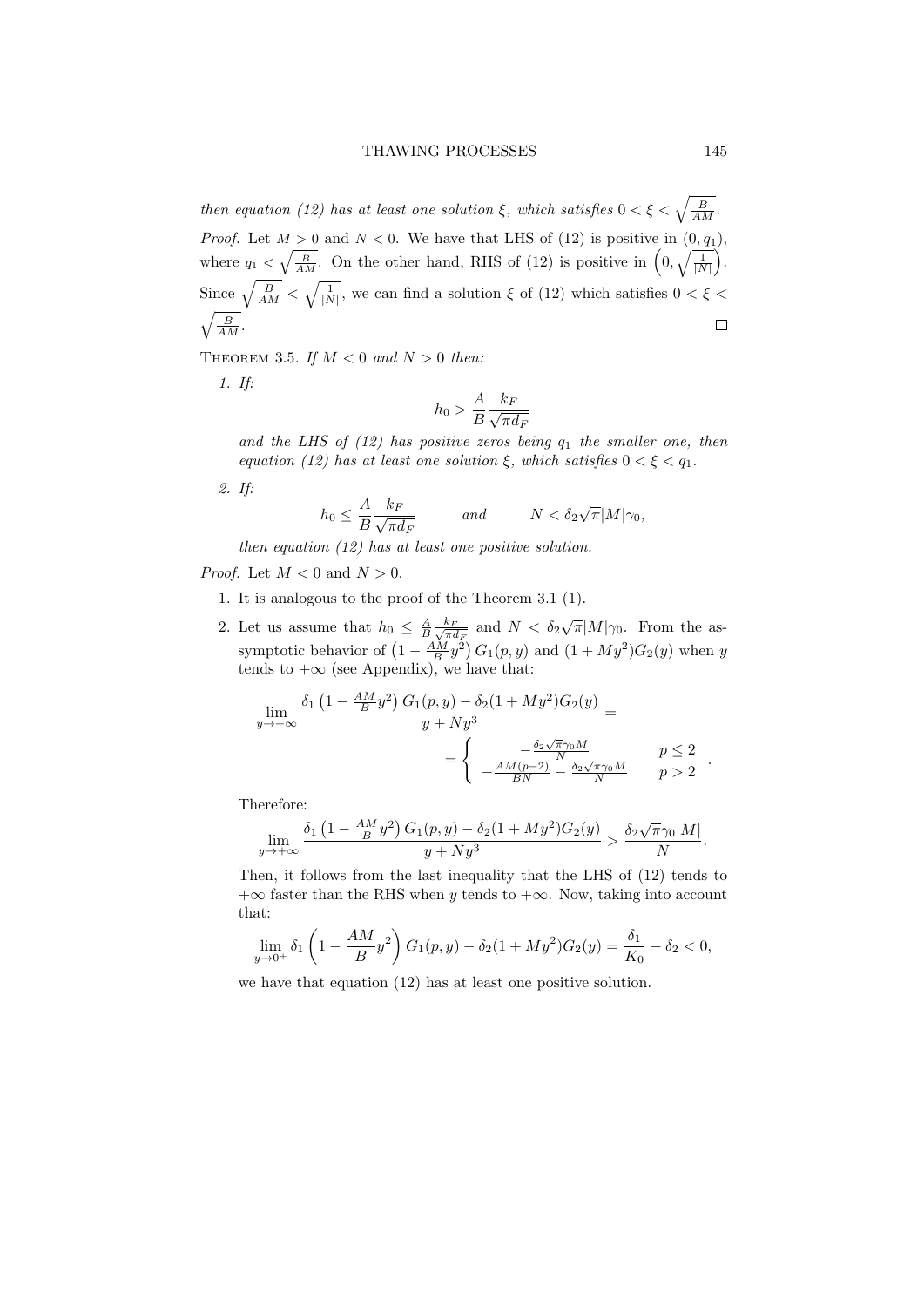REMARK 3.6. When we have the condition  $h_0 \leq \frac{A}{B} \frac{k_F}{\sqrt{\pi a}}$  $\frac{k_F}{\pi d_F}$  in the classical Stefan problem with  $\rho = 0$  we only obtain a heat transfer problem without a phasechange process [20].

THEOREM 3.7. If  $M < 0$  and  $N < 0$  then:

1. If:

$$
h_0 > \frac{A}{B} \frac{k_F}{\sqrt{\pi d_F}}
$$

and the LHS of the equation (12) has positive zeros being  $q_1$  the smaller one which satisfies:

- (a)  $q_1 < \sqrt{1/|N|}$ , then equation (12) has at least two positive solutions, one of them satisfies  $0 < \xi < \sqrt{1/|N|}$ .
- (b)  $q_1 = \sqrt{1/|N|}$ , then equation (12) has  $\xi = q_1$  as solution.

2. If:

$$
h_0 < \frac{A}{B} \frac{k_F}{\sqrt{\pi d_F}}
$$

then equation (12) has at least one positive solution  $\xi$ .

*Proof.* Let  $M < 0$  and  $N < 0$ .

1. (a) Assume that  $h_0 > \frac{A}{B} \frac{k_F}{\sqrt{\pi \epsilon}}$  $\frac{k_F}{\pi d_F}.$ We have proved in the Appendix that:

$$
\lim_{y \to +\infty} \left(1 - \frac{AM}{B}y^2\right) G_1(p, y) = \begin{cases} 0 & p < 2 \\ +\infty & p \ge 2 \end{cases}
$$

and

$$
\lim_{y \to +\infty} (1 + My^2)G_2(y) = -\infty.
$$

Then:

$$
\lim_{y \to +\infty} \left[ \delta_1 \left( 1 - \frac{AM}{B} y^2 \right) G_1(p, y) - \delta_2 (1 + My^2) G_2(y) \right] = +\infty.
$$

Furthermore:

$$
\lim_{y \to 0^+} \left[ \delta_1 \left( 1 - \frac{AM}{B} y^2 \right) G_1(p, y) - \delta_2 (1 + My^2) G_2(y) \right] = \frac{\delta_1}{K_0} - \delta_2.
$$

On the other hand, the RHS of (12) is positive in  $\left(0, \sqrt{\frac{1}{|N|}}\right)$  and negative in  $\left(\sqrt{\frac{1}{|N|}}, +\infty\right)$ . Then, since  $\frac{\delta_1}{K_0} - \delta_2 > 0$  and  $q_1 < \sqrt{1/|N|}$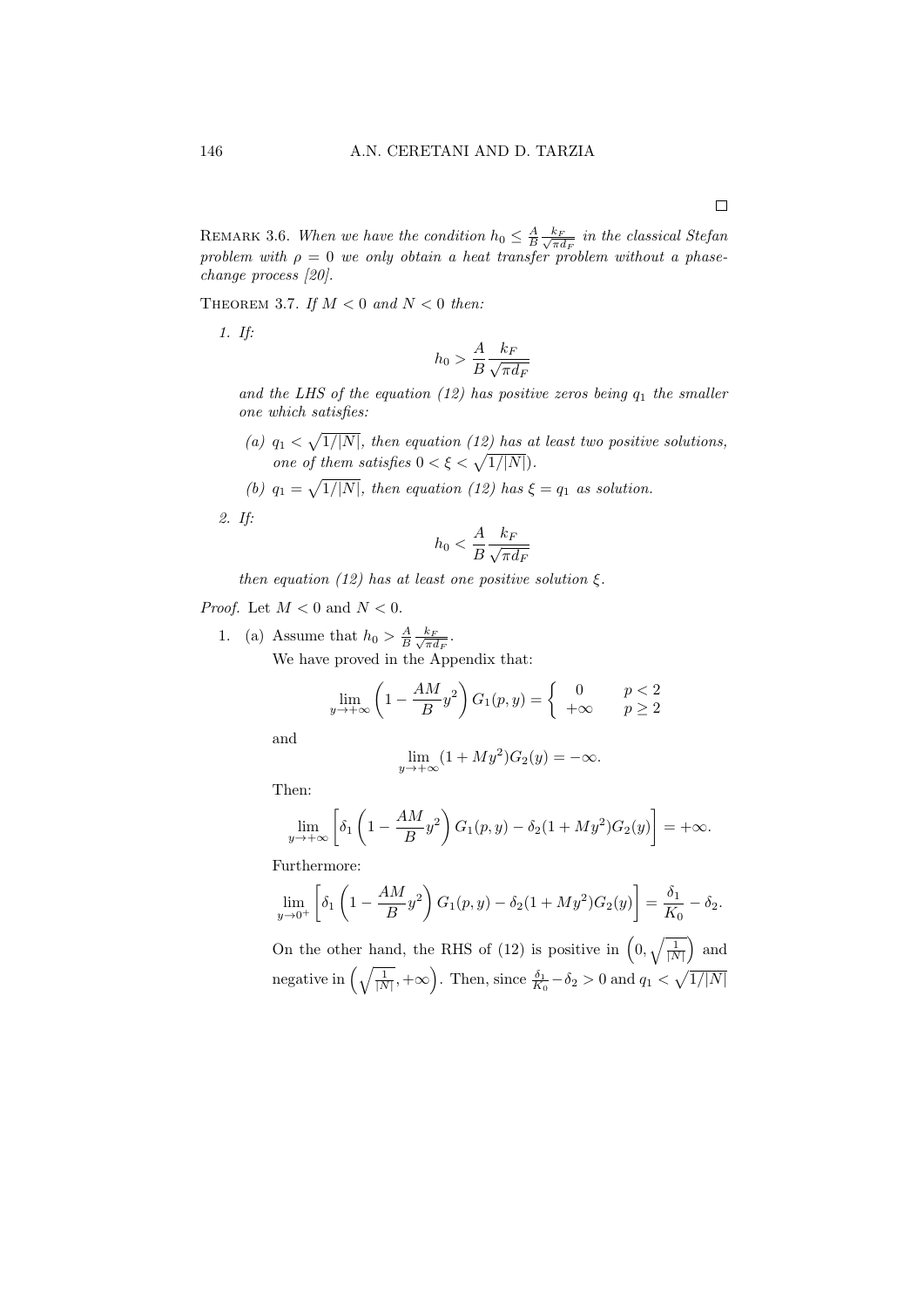we have that equation (12) has at least two positive solutions, one of them satisfies  $0 < \xi < \sqrt{\frac{1}{|N|}}$ .

- (b) It is inmediate.
- 2. Now, let us assume that  $h_0 < \frac{A}{B} \frac{k_F}{\sqrt{\pi a}}$  $\frac{k_F}{\pi d_F}$ . We have:

$$
\lim_{y \to +\infty} \left[ \delta_1 \left( 1 - \frac{AM}{B} y^2 \right) G_1(p, y) - \delta_2 (1 + My^2) G_2(y) \right] = +\infty.
$$

Furthermore:

$$
\lim_{y \to 0^+} \left[ \delta_1 \left( 1 - \frac{AM}{B} y^2 \right) G_1(p, y) - \delta_2 (1 + My^2) G_2(y) \right] = \frac{\delta_1}{K_0} - \delta_2.
$$

Taking into account that  $\lim_{y \to 0^+} (y + Ny^3) = 0$  and  $\lim_{y \to +\infty} (y + Ny^3) =$  $-\infty$ , since  $\frac{\delta_1}{K_0} - \delta_2 < 0$  we have that equation (12) has at least one positive solution  $\xi$ .

 $\Box$ 

REMARK 3.8. Previous results imply that under the conditions specified in each case it is posible to find a similarity solution of the problem  $(1)-(7)$ . Moreover, that solution guarantees a change of phase, that is,  $AM\xi^2 < u(0, t) < B$ .

## 4. Relationship between the solutions of the Stefan problem with convective and temperature boundary conditions

In this section, we analyze the relationship between problem (1)-(7) and problem (1)-(6),(8) studied in [8], corresponding to a temperature condition at the fixed face  $x = 0$ .

In [8] it was proved that if  $M > 0$ ,  $N > 0$  and  $p \leq 2$ , then the problem  $(1)-(6)$ ,  $(8)$  has a unique similarity solution of the type:

$$
U(x,t) = B_0 + \frac{AM\omega^2 - B_0}{g(p,y)} \int_0^{\frac{x}{2\alpha_U \sqrt{t}}} \exp(-r^2 + pr\omega) dr
$$
 (24)

$$
V(x,t) = \frac{AM\omega^2 \text{erf}\left(\frac{x}{2\alpha_F\sqrt{t}}\right) + A\left(\text{erf}(\gamma_0\omega) - \text{erf}\left(\frac{x}{2\alpha_F\sqrt{t}}\right)\right)}{\text{erfc}(\gamma_0\omega)}\tag{25}
$$

$$
S(t) = 2\omega\alpha_U\sqrt{t}
$$
\n(26)

where  $\omega$  is the unique positive solution of the trascendental equation:

$$
\widetilde{G}(M, p, y) = y + Ny^3,\tag{27}
$$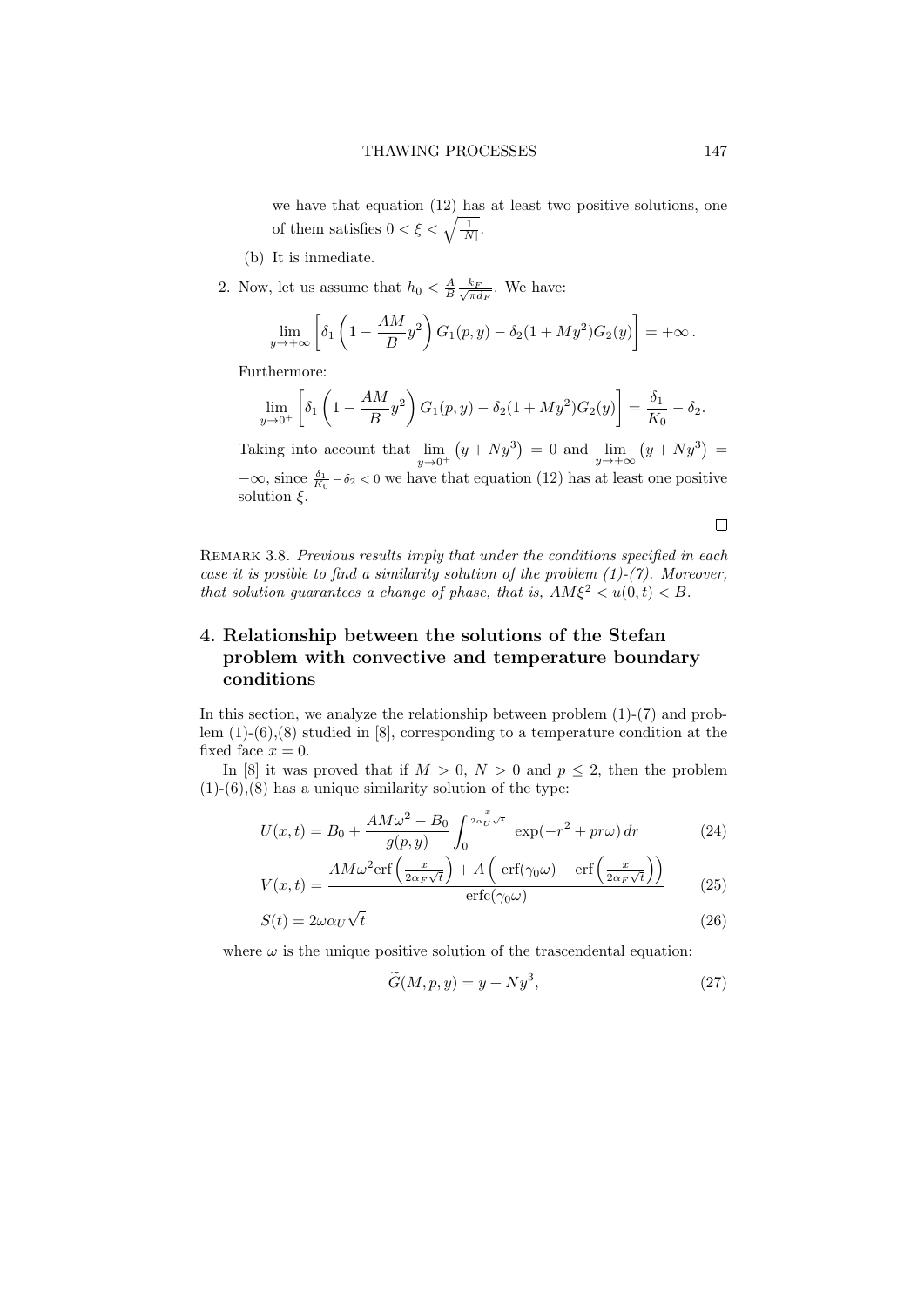with:

$$
\widetilde{G}(M, p, y) = \widetilde{\delta}_1 \left( 1 - \frac{AM}{B_0} y^2 \right) \widetilde{G}_1(p, y) - \delta_2 (1 + My^2) G_2(M, y) \quad y > 0,\tag{28}
$$
\n
$$
\widetilde{G}_1(p, y) = \frac{\exp\left((p - 1)y^2\right)}{g(p, y)}
$$
\n
$$
p \in \mathbb{R}, \ y > 0,
$$

$$
\tilde{\delta}_1 = \frac{k_U B_0}{2\alpha \alpha_U^2}.\tag{30}
$$

(29)

Furthermore,  $0 < \omega < \sqrt{\frac{B_0}{AM}}$ .

Henceforth, we will only deal with situations in which existence and uniqueness of similarity solutions of type  $(9)-(11)$  for problem  $(1)-(8)$  or of type  $(24)$ - $(26)$  for problem  $(1)-(6),(8)$ , are guarantee.

THEOREM 4.1. If  $M > 0$ ,  $N > 0$ ,  $p \leq 1$  and  $h_0 > \frac{A}{B} \frac{k_F}{\sqrt{\pi \epsilon}}$  $\frac{k_F}{\pi d_F}$  then the dimensionless coefficient  $\xi$  which characterizes the free boundary of the problem (1)-(7) satisfies:

$$
0 < \xi(h_0) < \omega_\infty \qquad \qquad \forall \, h_0 \in \left(\frac{A}{B} \frac{k_F}{\sqrt{\pi d_F}}, +\infty\right) \tag{31}
$$

where  $\omega_{\infty}$  is the coefficient which characterizes the free boundary of the problem  $(1)-(6),(8)$  when the temperature condition is given by B.

*Proof.* Assume that  $M > 0$ ,  $N > 0$ ,  $p \le 1$  and  $h_0 > \frac{A}{B} \frac{k_F}{\sqrt{\pi a}}$  $\frac{k_F}{\pi d_F}$ . We know from Corollary 3.3 that the dimensionless coefficient  $\xi$  is a strictly increasing function of the coefficient  $h_0$  on the interval  $\left(\frac{A}{B}\frac{k_B}{\sqrt{\pi a}}\right)$  $\left(\frac{k_F}{\pi d_F}, +\infty\right)$ . We also know that  $\xi$  satisfies equation (12) which became:

$$
\delta_1 \left( 1 - \frac{AM}{B_0} y^2 \right) \widetilde{G}_1(p, y) - \delta_2 (1 + My^2) G_2(M, y) = y + Ny^3 \tag{32}
$$

when  $h_0$  tends to + $\infty$ . Only remains to note that this last equation (32) has a unique solution  $\omega_{\infty}$  because (32) is the corresponding equation to problem  $(1)-(6)$ , (8) when  $B_0 = B$ , which has a unique similarity solution under the hypothesis considered here.  $\Box$ 

THEOREM 4.2. If  $M > 0$ ,  $N > 0$ ,  $p \le 1$  and  $h_0 > \frac{A}{B} \frac{k_F}{\sqrt{\pi \epsilon}}$  $\frac{k_F}{\pi d_F}$  then the similarity solution (9)-(11) of the the problem (1)-(7), coincide with the similarity solution  $(24)-(26)$  of the problem  $(1)-(6),(8)$ , when the external boundary temperature at  $x = 0$  is defined as:

$$
B_0 = \frac{2h_0\alpha_U Bg(p,\xi) + AMk_U\xi^2}{2h_0\alpha_U g(p,\xi) + k_U}
$$
\n(33)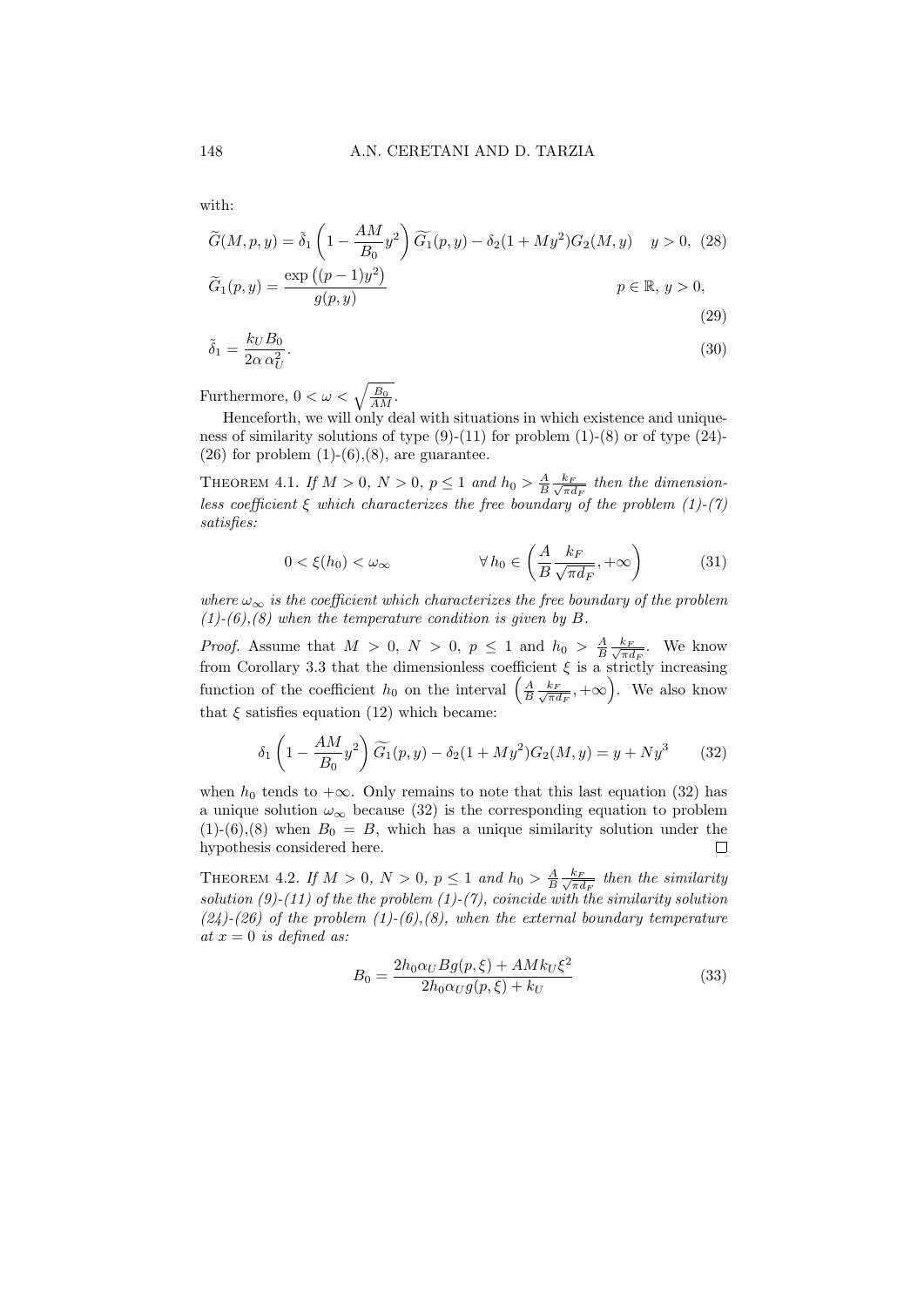Moreover, the dimensionless parameters  $\xi$  and  $\omega$  which characterize the free boundary in each problem, are equals.

REMARK 4.3. Note that  $B_0$  is positive since  $B_0 = \frac{2h_0\alpha_U Bg(p,\xi) + AMk_U\xi^2}{2h_0\alpha_U g(p,\xi) + k_U}$  $\frac{\alpha_U B g(p,\xi) + A M k_U \xi}{2 h_0 \alpha_U g(p,\xi) + k_U} =$  $u(0, t), t > 0, \text{ and } u(0, t) > 0.$ 

*Proof.* Assume that  $M > 0, N > 0, p \le 1, h_0 > \frac{A}{B} \frac{k_F}{\sqrt{\pi \epsilon}}$  $\frac{k_F}{\pi d_F}$  and  $B_0$  is defined as in (33). First of all, we note that function  $\tilde{G}(M, p, y)$ , given in (28), can be written as:

$$
\widetilde{G}(M,p,y) = \delta_1 \left(\frac{B_0}{B} - \frac{AM}{B}y^2\right) \widetilde{G}_1(p,y) - \delta_2(1+My^2)G_2(y) \qquad y > 0.
$$

Because of the definition of  $B_0$ , given in (33), we have:

$$
\frac{B_0}{B} - \frac{AM}{B}y^2 = \frac{g(p,\xi)\left(1 - \frac{AM}{B}y^2\right) + \frac{AM}{B}K_0(\xi^2 - y^2)}{g(p,\xi) + K_0}.
$$

Then, equation (27) can be written as:

$$
\delta_1 \left( \frac{g(p,\xi)}{g(p,y)} \left( 1 - \frac{AM}{B} y^2 \right) + \frac{AMK_0}{Bg(p,y)} (\xi^2 - y^2) \right) G_1(p,y) - \delta_2 (1 + My^2) G_2(y) = y + Ny^3.
$$
\n(34)

Now, since  $\xi$  satisfies equation (12), it follows that  $\xi$  satisfies equation (34). Therefore,  $\xi$  coincide with the coefficient  $\omega$  which characterize the free boundary of the problem  $(1)-(8)$ . Finally, from elementary calculations, we have that similarity solutions given in  $(9)-(11)$  and  $(24)-(26)$  are coincident.  $\Box$ 

In the same way that the proof of the previous theorem, it can be shown the following result.

THEOREM 4.4. If  $M > 0$ ,  $N > 0$  and  $p \le 1$  then the similarity solution (24)-(26) of the problem  $(1)-(6)$ , (8) coincide with the similarity solution (9)-(11) of the problem  $(1)-(7)$ , when the coefficient which characterizes the heat transfer at the fixed face  $x = 0$  is defined by:

$$
h_0 = \frac{k_U (B_0 - AM\omega^2)}{2\alpha_U (B - B_0)g(p,\omega)}
$$
\n
$$
(35)
$$

and the boundary temperature B at  $x = 0$  is such that  $B > B_0$ .

Moreover, the dimensionless parameters  $\omega$  and  $\xi$  which define the free boundary in each problem, are equals.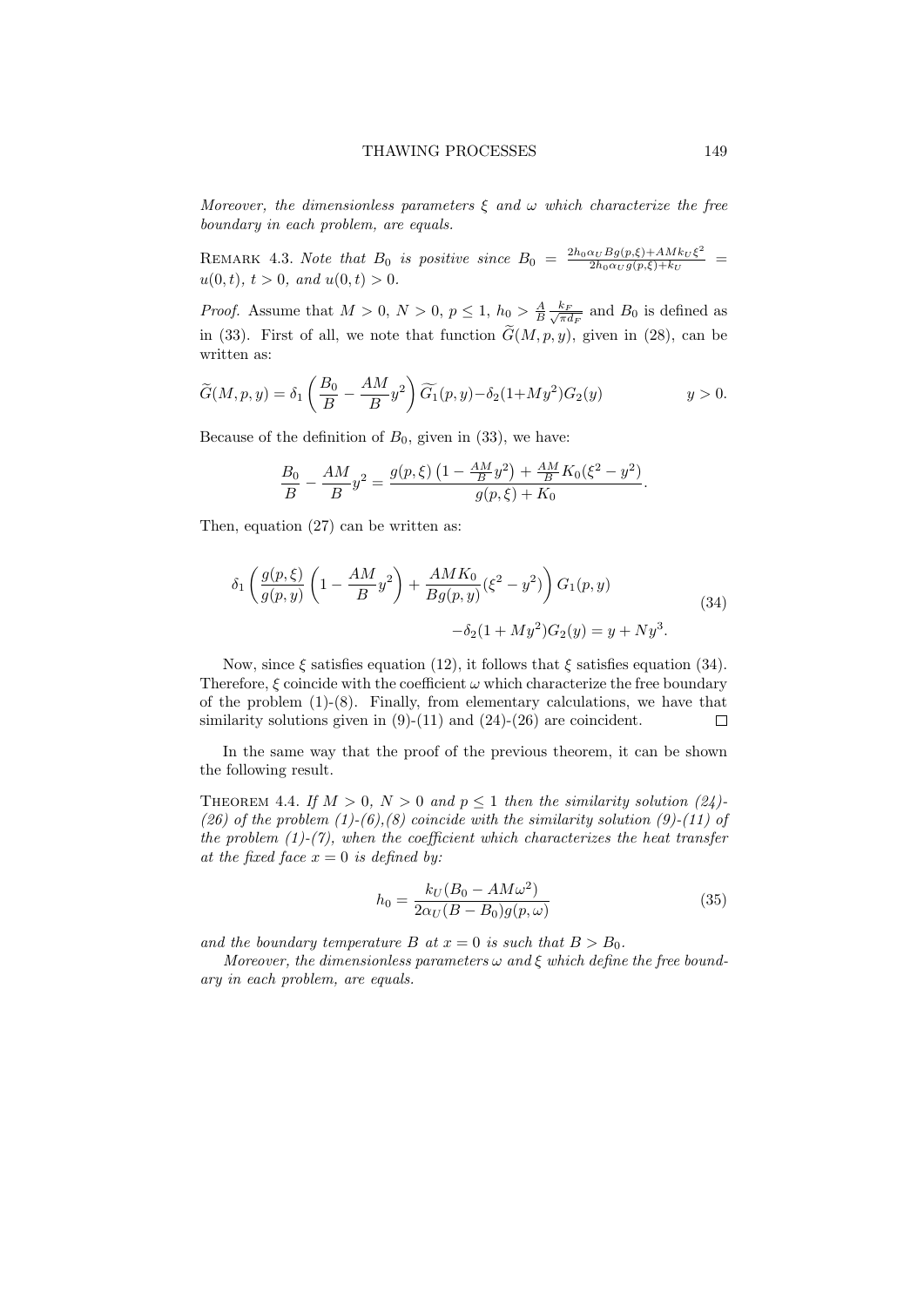REMARK 4.5. Note that  $h_0$  is a positive number since  $B_0-AM\omega^2 > 0$  and  $B-B_0 >$ 0.

We can conclude now that in the sense established in Theorems 4.2 and 4.4, Stefan problems with convective and temperature conditions at the fixed face  $x = 0$  given by (1)-(7) and (1)-(6),(8), respectively, are equivalent when inequality (23) is verified by data.

THEOREM 4.6. If  $M > 0$ ,  $N > 0$  and  $p \le 1$  then the coefficient  $\omega$  which characterizes the free boundary of the problem  $(1)-(6),(8)$  satisfies the following inequality:

$$
\frac{B_0 - AM\omega^2}{g(p,\omega)} > \frac{2\alpha_U k_F A(B - B_0)}{\alpha_F k_U B \sqrt{\pi}}, \qquad \forall B > B_0
$$
 (36)

*Proof.* Assume that  $M > 0$ ,  $N > 0$  and  $p \le 1$ , and let  $B > B_0$ . We know from Theorem 4.4, that the problem  $(1)-(7)$  has a similarity solution of the type  $(9)-(11)$  when the external boundary temperature is given by B and the coefficient  $h_0$  is defined as in (35). We also know that the coefficients which characterize the free boundary in problems  $(1)-(7)$  and  $(1)-(6)$ ,  $(8)$  are equals, that is  $\xi = \omega$ . Therefore, since  $0 < \omega < \sqrt{\frac{B_0}{AM}}$  and  $B > B_0$ , we have that  $0 < \xi < \sqrt{\frac{B}{AM}}$ . Then, due to Theorem 3.1, part 2, inequality (23) holds. Only remains to note that inequality (23) becames inequality (36) when  $h_0$  is defined as in (35).  $\Box$ 

By taking limit when B tends to  $+\infty$  into both sides of inequality (36), we have the following corollary.

COROLLARY 4.7. If  $M > 0$ ,  $N > 0$  and  $p \le 1$  then the coefficient  $\omega$  which characterizes the free boundary of the problem  $(1)-(6),(8)$  satisfies the following inequality:

$$
\frac{B_0 - AM\omega^2}{g(p,\omega)} > \frac{2\alpha_U Ak_F}{\alpha_F k_U \sqrt{\pi}}
$$
(37)

REMARK 4.8. For the classical Stefan problem with  $\rho = 0$  the inequality (37) for the coefficient  $\omega$ , which characterizes the free boundary s(t), given by (26), become:

$$
\text{erf}(\omega) < \frac{B_0}{A} \frac{k_U}{k_F} \sqrt{\frac{d_F}{d_U}}
$$

which was obtained in [19].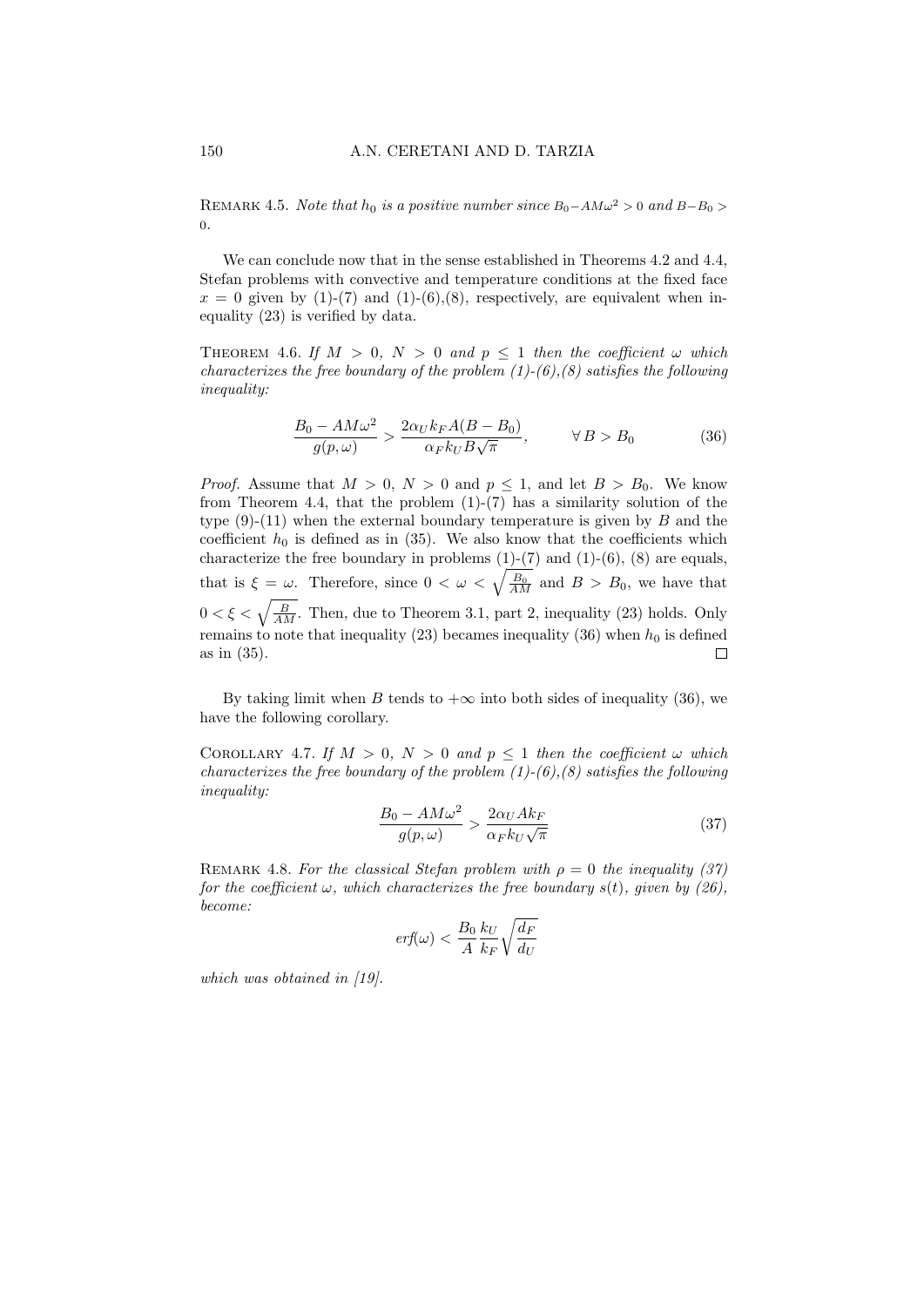### 5. Appendix

PROPOSITION 5.1. For any  $M \in \mathbb{R}$  and  $p \in \mathbb{R}$ :

$$
\lim_{y \to +\infty} \left(1 - \frac{AM}{B}y^2\right) G_1(p, y) = 0. \tag{38}
$$

2. If  $p \geq 2$  then:

1. If  $p < 2$  then:

$$
\lim_{y \to +\infty} \left(1 - \frac{AM}{B}y^2\right) G_1(p, y) = \begin{cases} -\infty & M > 0\\ +\infty & M < 0 \end{cases} \tag{39}
$$

and

$$
\left(1 - \frac{AM}{B}y^2\right)G_1(p, y) \simeq \begin{cases}\n-\frac{2AM}{B\sqrt{\pi}}y^2 & p = 2\\
-\frac{AM(p-2)}{B}y^3 & p > 2\n\end{cases}
$$
\n(40)

when  $y \to +\infty$ .

*Proof.* Let  $M$  and  $p$  real numbers.

1. Proof of (38) is an immediate consecuence of the following facts:

$$
\lim_{y \to +\infty} G_1(p, y) = 0 \quad \text{and} \quad \lim_{y \to +\infty} y^2 G_1(p, y) = 0 \quad (41)
$$

Then, we will prove (41). We split the proof into three cases depending on the sign of the parameter p.

(a) 
$$
0 < p \le 1
$$
  
Since  $\lim_{y \to +\infty} g(p, y) = +\infty$  (see [8]), we have:

$$
\lim_{y \to +\infty} G_1(p, y) = 0
$$

On the other hand,

$$
\lim_{y \to +\infty} (y^2 G_1(p, y))^{-1} =
$$
  

$$
\lim_{y \to +\infty} \left( \frac{K_0}{y^2 \exp((p-1)y^2)} + \frac{g(p, y)}{y^2 \exp((p-1)y^2)} \right) = +\infty
$$

since  $\lim_{y \to +\infty} \frac{g(p, y)}{y^2}$  $y^{(p, y)} = +\infty$  (see [10]). Then,  $\lim_{y \to +\infty} y^2 G_1(p, y) = 0$ .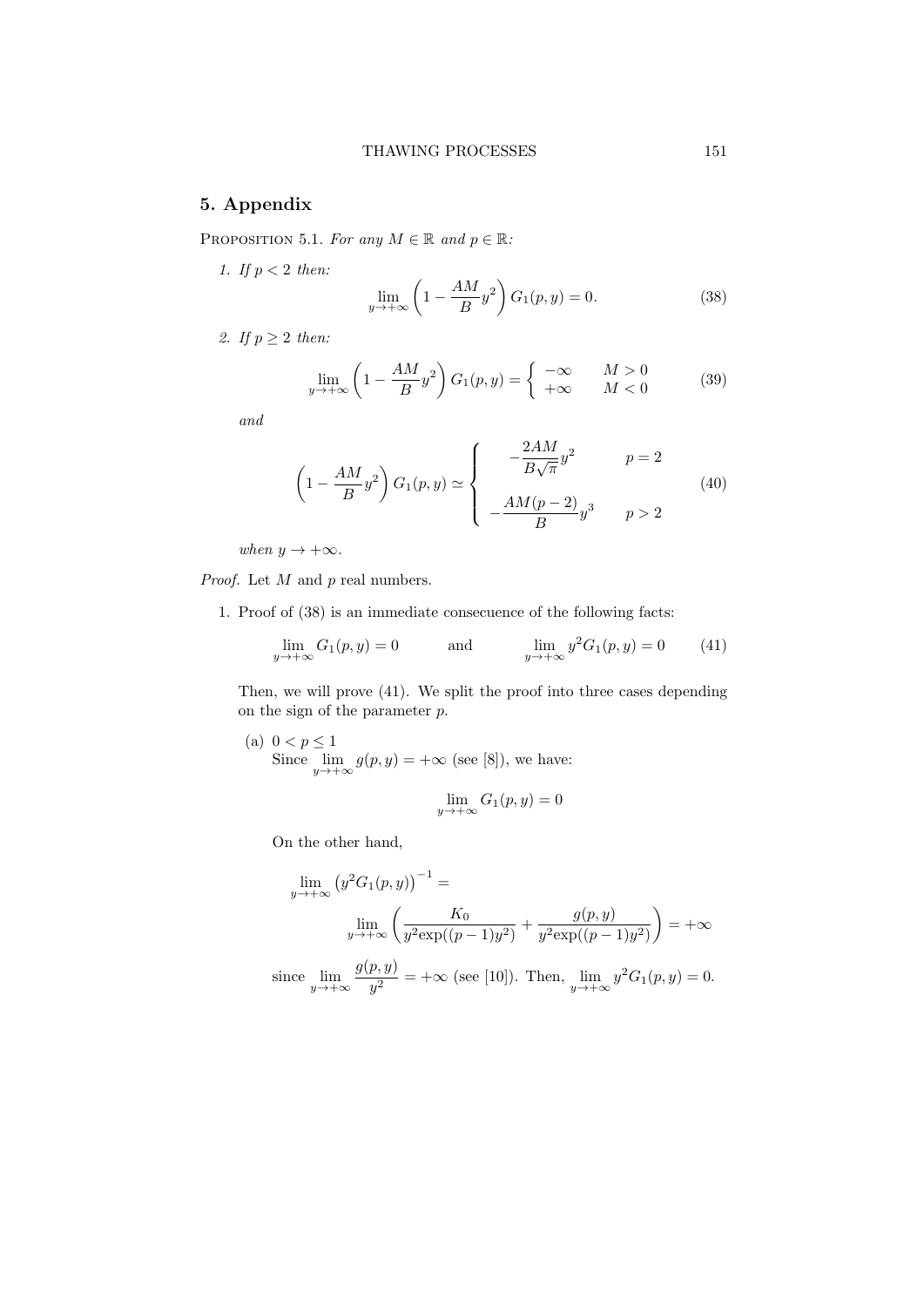(b)  $1 < p < 2$ First of all, we note that:

> $g(p, y) =$  $\sqrt{\pi}$  $\sqrt{\frac{\pi}{2}} \exp\left(\left(\frac{p}{2}y^2\right)^2\right) \left(\text{erf}\left(\frac{p}{2}y\right) + \text{erf}\left(\frac{2-p}{2}\right)\right)$  $\left(\frac{-p}{2}y\right)\right).$

Then:

$$
\lim_{y \to +\infty} G_1(p, y) =
$$
\n
$$
\lim_{y \to +\infty} \frac{\exp\left(-\left(\frac{p}{2} - 1\right)^2 y^2\right)}{K_0 \exp\left(-\left(\frac{p}{2}y\right)^2\right) + \frac{\sqrt{\pi}}{2}} \left(\operatorname{erf}\left(\frac{p}{2}y\right) + \operatorname{erf}\left(\frac{2-p}{2}y\right)\right) = 0.
$$

The proof of  $\lim_{y \to +\infty} y^2 G_1(p, y) = 0$  is similar to the previous one.

(c)  $p \leq 0$ 

It is useful to write  $G_1(p, y)$  in the following way:

$$
G_1(p, y) = \left[K_0 \exp((1-p)y^2) + \frac{\sqrt{\pi}}{2} \exp\left(\left(1-\frac{p}{2}\right)y^2\right) \left(\text{erf}\left(\left(1-\frac{p}{2}\right)y\right) - \text{erf}\left(-\frac{p}{2}y\right)\right)\right]^{-1}.
$$

Then, since:

$$
\lim_{y \to +\infty} \left[ K_0 \exp((1-p)y^2) + \frac{\sqrt{\pi}}{2} \exp\left( \left(1 - \frac{p}{2}\right)^2 y^2 \right) \left( \text{erf}\left( \left(1 - \frac{p}{2}\right)y \right) - \text{erf}\left( -\frac{p}{2}y \right) \right) \right] = +\infty,
$$

we have that  $\lim_{y \to +\infty} G_1(p, y) = 0.$ 

The proof of  $\lim_{y \to +\infty} y^2 G_1(p, y) = 0$  is similar to the previous one.

2. Now, we have:

$$
\lim_{y \to +\infty} y^2 G_1(p, y) = 0. \tag{42}
$$

In fact:

$$
\lim_{y \to +\infty} G_1(p, y) = \lim_{y \to +\infty} \frac{2(p-1)y \exp((p-1)y^2)}{\frac{\partial}{\partial y} g(p, y)} \ge \lim_{\substack{y \to +\infty}} \frac{2(p-1)y \exp((p-1)y^2)}{\exp((p-1)y^2) + pyg(p, y)}
$$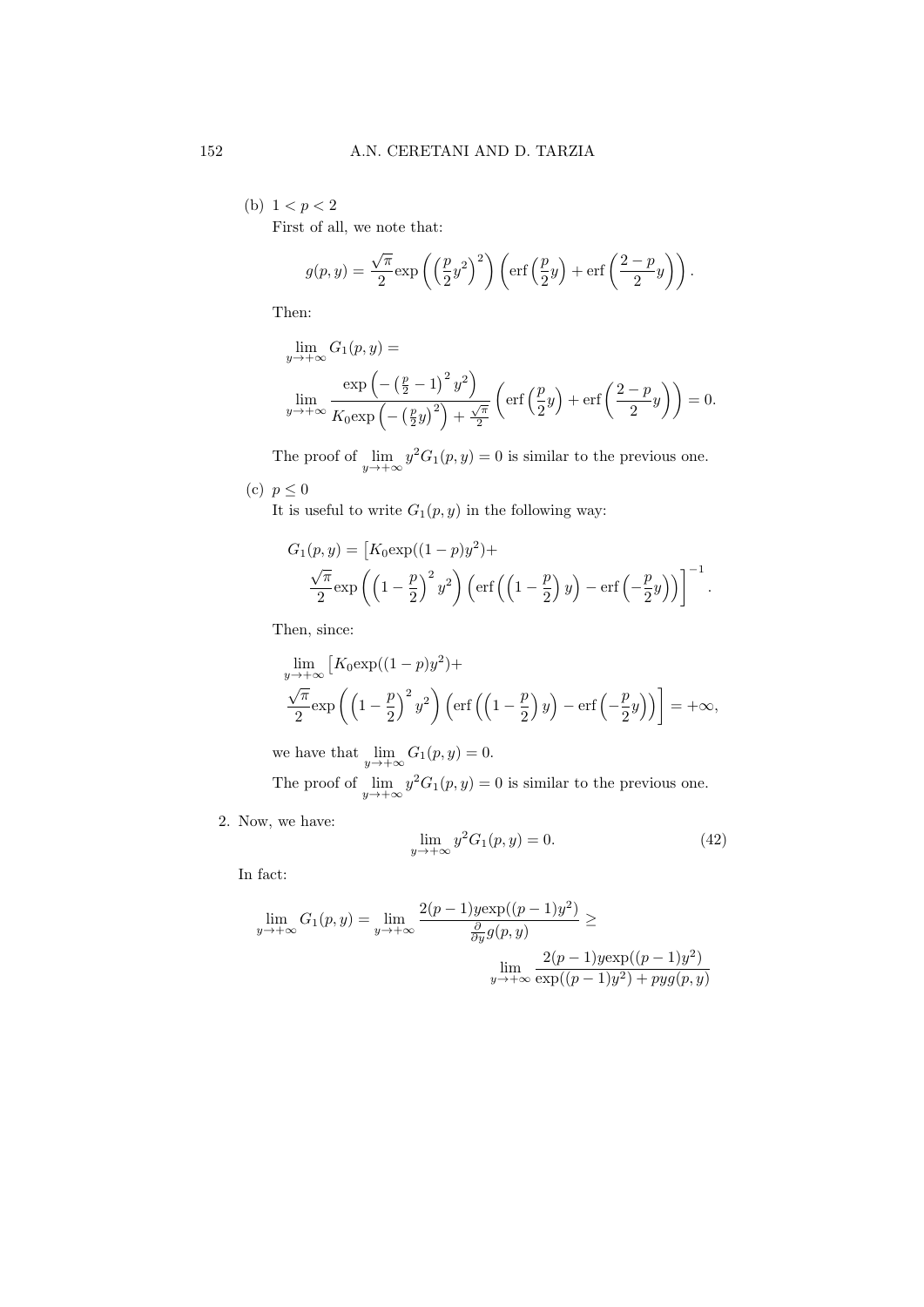and

$$
\lim_{y \to +\infty} \left( \frac{2(p-1)y \exp((p-1)y^2)}{\exp((p-1)y^2) + pyg(p,y)} \right)^{-1} =
$$
  

$$
\lim_{y \to +\infty} \frac{1}{2(p-1)y} + \frac{1}{2y(p-1)} \frac{yg(p,y)}{\exp((p-1)y^2)} = 0.
$$

For the last limit, we are using the fact that  $\lim_{y \to +\infty} \frac{yg(p, y)}{\exp((p-1))}$  $\frac{y g(p, y)}{\exp((p-1)y^2)}$  = 1  $\frac{1}{p-2}$  (see [10]). Then  $\lim_{y \to +\infty} y^2 G_1(p, y) = 0.$ Finally, (40) follows from similar arguments.

The following result is proved in [8].

PROPOSITION 5.2. We have:

$$
\lim_{y \to +\infty} (1 + My^2)G_2(y) = \begin{cases} +\infty & M > 0\\ -\infty & M < 0 \end{cases} \tag{43}
$$

and

$$
(1 + My2)G2(y) \simeq \sqrt{\pi} \gamma_0 My3 \text{ as } y \to +\infty.
$$
 (44)

Furthermore, when  $M > 0$ ,  $(1 + My^2)G_2(y)$  is an increasing function of  $y > 0$ .

### Acknowledgment

This paper has been partially sponsored by the Project PIP No. 0534 from CONICET-UA and Grant from Universidad Austral (Rosario, Argentina).

#### **REFERENCES**

- [1] V. ALEXIADES AND A. D. SOLOMON, Mathematical modeling of melting and freezing processes, Hemisphere Publishing Corp., Washington, 1993.
- [2] A. C. Briozzo and M. F. Natale, On a non-linear moving boundary problem for a difussion-convection equation, J. Nonlinear Mech. 47 (2012), 712–718.
- [3] A. C. Briozzo and M. F. Natale, One-dimensional nonlinear Stefan problems in storm's materials, Mathematics  $2$  (2014), 1–11.
- [4] H. S. CARSLAW AND J. C. JAEGER, Conduction of heat in solids, Clarendon Press, Oxford, 1959.
- [5] CH. CHARACH AND I. RUBINSTEIN, Pressure-temperature effects in planar Stefan problems with density change, J. Appl. Physics 71 (1992), 1128–1137.

 $\Box$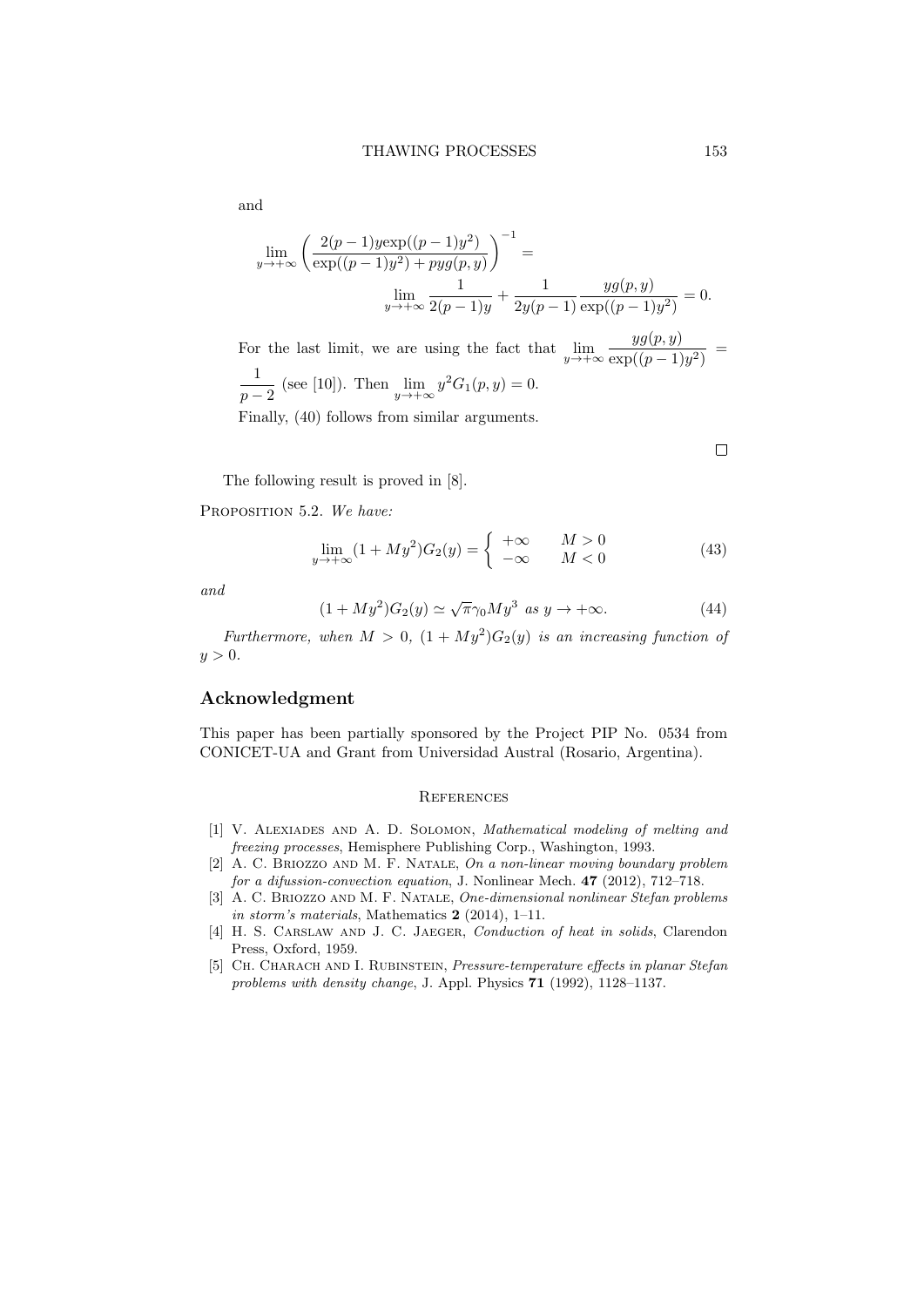- [6] R. CHERNIHA AND S. KOVALENKO, Lie symmetries of nonlinear boundary value problems, Commun. Nonlinear Sci. Numer. Simul. 17 (2012), 71–84.
- [7] A. FASANO, Z. GUAN, M. PRIMICERIO, AND I. RUBINSTEIN, Thawing in saturated porous media, Meccanica 28 (1993), 103–109.
- [8] A. Fasano, M. Primicerio, and D. A. Tarzia, Similarity solutions in a class of thawing processes, Math. Models Methods Appl. Sci. 9 (1999), 1–10.
- [9] S. S. KOVALENKO, Symmetry analysis and exact solutions of one class of  $(1+3)$ dimensional boundary-value problems of the Stefan type, Ukrainian Math. J. 63 (2012), 1534–1543.
- [10] A. L. LOMBARDI AND D. A. TARZIA, Similarity solutions for thawing processes with a heat flux condition at the fixed boundary, Meccanica 36 (2001), 251-264.
- [11] S. L. MITCHEL AND M. VYNNYCKY, On the numerical solution of two-phase Stefan problems with heat-flux boundary conditions, J. Comput. Appl. Math. 264 (2014), 49–64.
- [12] Y. NAKANO, Quasi-steady problems in freezing soils. I. Analysis on the steady growth of an ice layer, Cold Regions Sci. Tech. 17 (1990), 207–226.
- [13] M. F. Natale, E. A. Santillan Marcus, and D. A. Tarzia, Explicit solutions for one-dimensional two-phase free boundary problems with either shrinkage or expansion, Nonlinear Anal. Real World Appl. 11 (2010), 1946–1952.
- [14] K. O'NEILL AND R. D. MILLER, Exploration of a rigid ice model of frost heave, Water Resources Research 21 (1985), 281–296.
- [15] S. ROSCANI AND E. SANTILLAN MARCUS, A new equivalence of Stefan's problems for the time-fractional-difussion equation, Fract. Calc. Appl. Anal. 17 (2014), 371–381.
- [16] L. Rubinstein, The Stefan problem, American Mathematical Society, Providence, 1971.
- [17] N. N. Salva and D. A. Tarzia, Explicit solution for a Stefan problem with variable latent heat and constant heat flux boundary conditions, J. Math. Anal. Appl. 379 (2011), 240–244.
- [18] F. Talamucci, Analysis of the coupled heat-mass transport in freezing porous media, Surv. Math. Industry 7 (1997), 93–139.
- [19] D. A. TARZIA, An inequality for the coefficient  $\sigma$  of the free boundary  $s(t)$  =  $2\sigma\sqrt{t}$  of the Neumann solution for the two-phase Stefan problem, Quart. Appl. Math. 39 (1981-1982), 491–497.
- [20] D. A. Tarzia, An explicit solution for a two-phase unidimensional Stefan problem with a convective boundary condition at the fixed phase, MAT-Serie A 8 (2004), 21–27.
- [21] V. R. Voller, Fractional Stefan problems, Int. J. Heat Mass Transfer 74 (2014), 269–277.
- [22] V. R. Voller and F. Falcini, Two exact solutions of a Stefan problem with varying diffusivity, Int. J. Heat Mass Transfer 58 (2013), 80–85.
- [23] H. M. Weber, Die partiellen differential-gleinchungen der mathematischen physik nach riemann's vorlesungen, Braunschweig, 1901.
- [24] Y. Zhou, Yi jiang Wang, and Wan kui Bu, Exact solution for a Stefan problem with a latent heat a power functoin of position, Int. J. Heat Mass Transfer 69 (2014), 451–454.